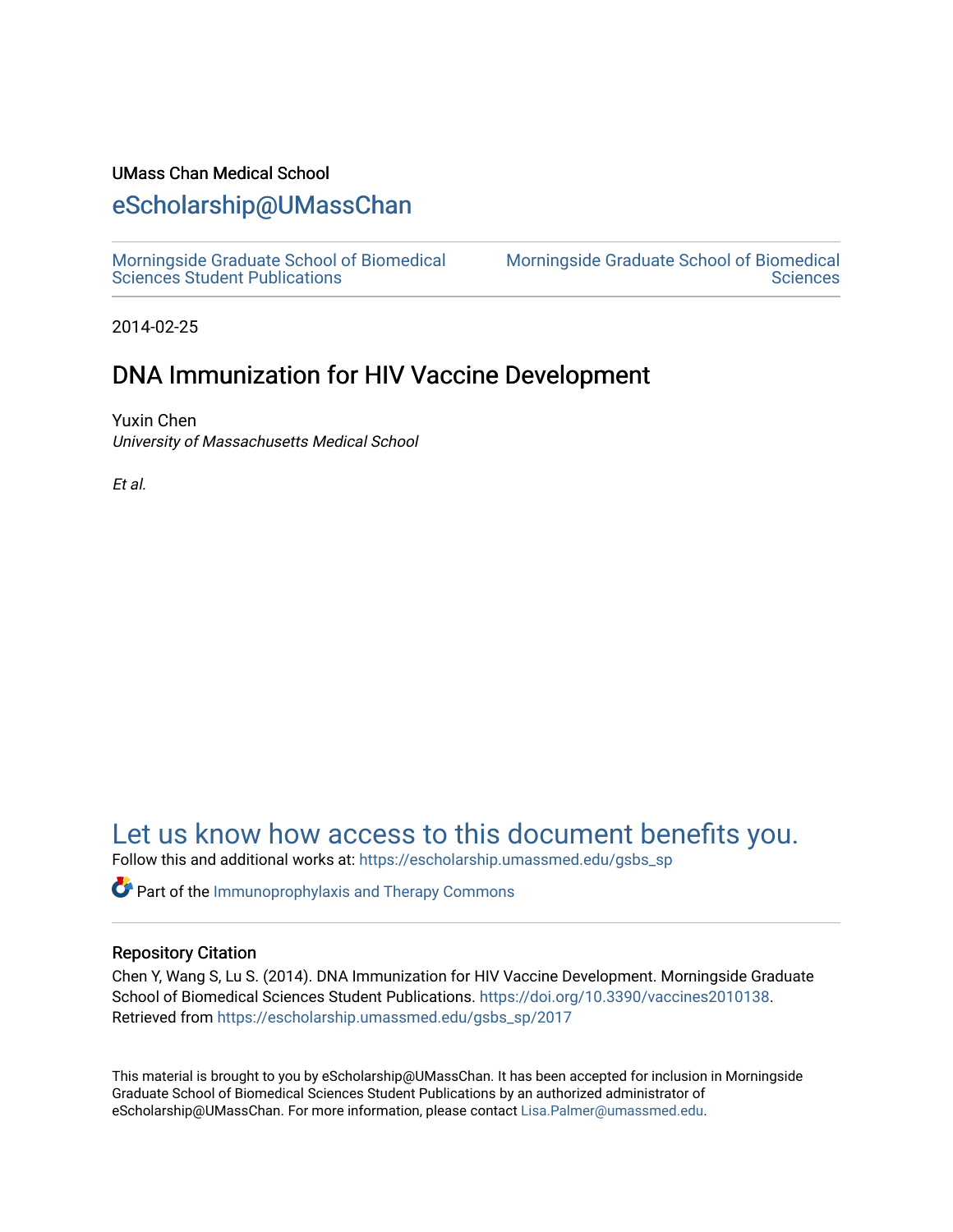

*Review*

# **DNA Immunization for HIV Vaccine Development**

## **Yuxin Chen \*, Shixia Wang and Shan Lu \***

Department of Medicine, University of Massachusetts Medical School, Worcester, MA 01605, USA; E-Mail: shixia.wang@umassmed.edu

**\*** Authors to whom correspondence should be addressed; E-Mails: yuxin.chen@umassmed.edu (Y.C.); shan.lu@umassmed.edu (S.L.); Tel.: +1-508-856-6791 (ext. 123) (S.L.); Fax: +1-508-856-6751 (S.L.).

*Received: 7 November 2013; in revised form: 8 February 2014 / Accepted: 10 February 2014 / Published: 25 February 2014*

**Abstract:** DNA vaccination has been studied in the last 20 years for HIV vaccine research. Significant experience has been accumulated in vector design, antigen optimization, delivery approaches and the use of DNA immunization as part of a prime-boost HIV vaccination strategy. Key historical data and future outlook are presented. With better understanding on the potential of DNA immunization and recent progress in HIV vaccine research, it is anticipated that DNA immunization will play a more significant role in the future of HIV vaccine development.

**Keywords:** HIV-1; AIDS; vaccine; DNA immunization

### **1. Introduction**

More than 20 years have passed since the introduction of the concept of the DNA vaccine when several groups of scientists independently reported the use of this novel technology to elicit immune responses in small animal models against either a marker protein [1] or various model viral antigens [2–7]. The HIV-1 DNA vaccine was not only among this first group of initial reports [2,3], but was also one of the first DNA vaccines tested in non-human primates [8–11] and the first tested in humans [12–14].

One reason for the excitement towards the discovery of DNA vaccination was the potential of DNA vaccines to elicit T cell-mediated immunity. In the last several decades, the role of T cells in protective immunity has been increasingly realized by basic immunologists yet it was also frustrating to see limited progress in eliciting T cell immune responses by vaccination, especially with the use of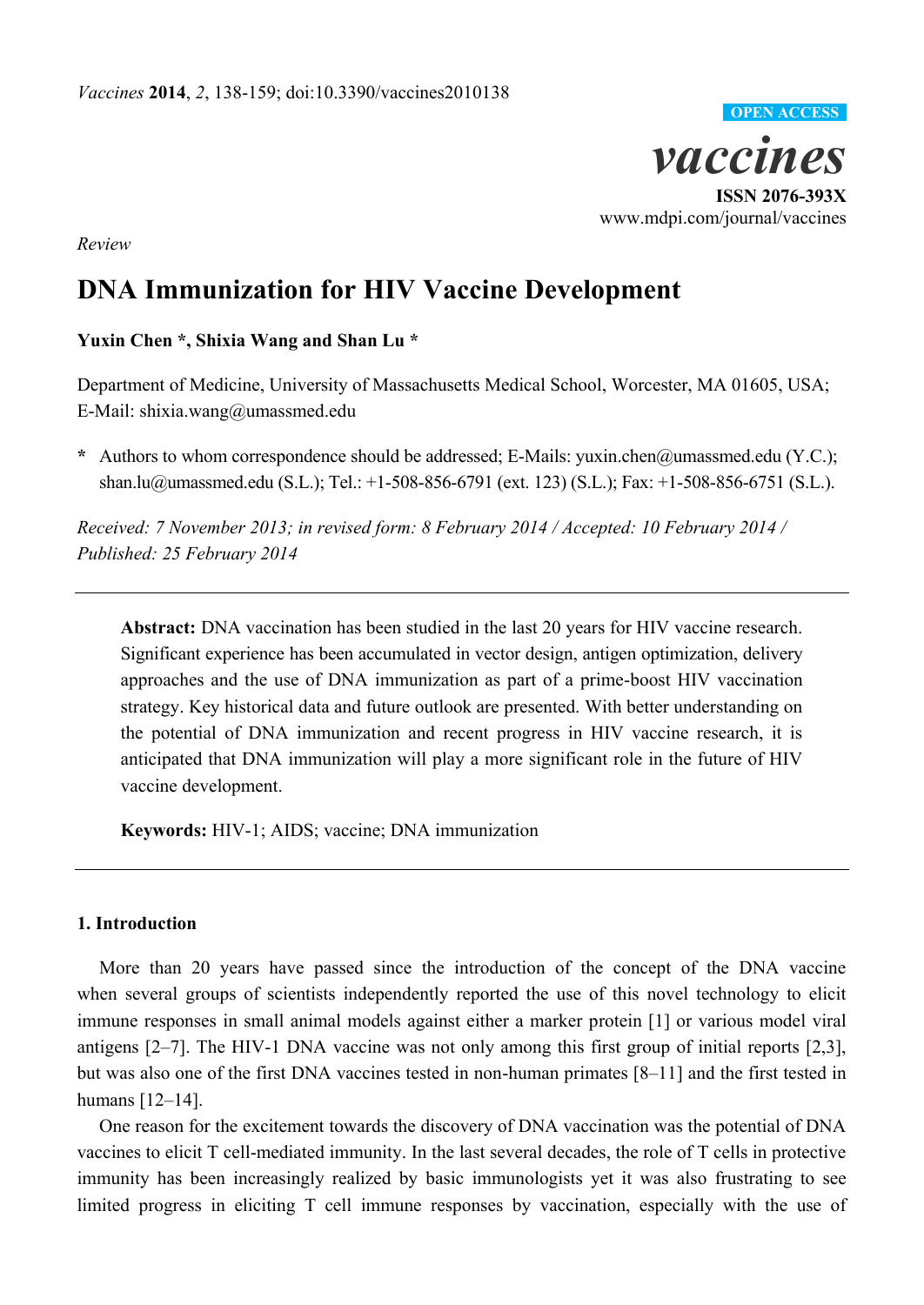traditional vaccines. Inactivated, subunit, or recombinant protein vaccines, which represent the majority of licensed human vaccines, are known to be poorly immunogenic towards the elicitation of T cell immune responses, especially CD8<sup>+</sup> T cell responses. In theory, live attenuated vaccines are capable of eliciting high quality T cell immune responses but given safety concerns associated with a modified live pathogen, the selection of this form of vaccine has been declining since the middle of the 20th century.

The introduction of DNA vaccination in the early 1990s provided a completely new opportunity for novel vaccine efforts in inducing T cell immune responses [15]. Given the challenge of developing an effective HIV vaccine and the understanding that cell-mediated immunity (CMI) is critical in the control of infection in HIV-1 positive patients [16,17], the HIV vaccine field welcomed the DNA vaccine concept and has contributed to the many further advancements of DNA vaccine technology.

This review will focus on various optimizations of DNA vaccine technology from the last 20 years including results from key representative studies. More importantly, a vision will be presented on the transition from using DNA immunization, mainly for the induction of T cells, to the promising future of using this technology to elicit high quality antibody responses in the post-RV144 HIV vaccine landscape.

#### *1.1. Adjuvanted HIV-1 DNA Vaccines*

The first human DNA vaccine study was done in HIV-1 infected patients as a Phase I clinical trial for safety analysis, followed by studies in healthy, HIV-1 negative volunteers [12,13]. These studies confirmed the overall safety profile for DNA vaccines but the immunogenicity results were disappointing. The magnitude and frequency of T cell immune responses, as the main objectives in these early clinical trials, were low; HIV-1 antigen-specific antibody responses were generally low or below detection.

In order to improve the immunogenicity of DNA vaccines in humans, one key strategy, which is still part of many current clinical HIV-1 DNA vaccine formulations, is the use of novel "molecular adjuvants‖ [18,19]. Unlike traditional adjuvants, which are usually chemical compounds formulated with protein-based vaccines, molecular adjuvants, similar to DNA vaccines, are DNA plasmid-based expression vectors with gene inserts coding for various cytokines that can stimulate the host immune system. One unique advantage of molecular adjuvants is that they can be co-delivered with DNA vaccine plasmids without any extra formulation work. They can transduce cells at the site of DNA vaccine inoculation, and express cytokines to serve as adjuvants for DNA vaccines [19].

Traditional adjuvants elicit a broad spectrum of immune responses while gene-based adjuvants, in general, express only one particular cytokine that focuses on a key immune regulatory pathway. Based on the profile of immune responses to be elicited, molecular adjuvants can be grouped as Th1 or Th2 adjuvants. Th1 adjuvants include DNA plasmids expressing IL-2, IFN-γ, IL-12, and IL-15, which are used mainly to augment cellular immunity. For example, in clinical trial HVTN044, when IL-2 was delivered in the form of a DNA plasmid coding for the IL-2 fusion protein along with HIV vaccines, enhanced T cell responses were observed [20]. Molecular adjuvant IL-12 was able to increase CD8<sup>+</sup> T cell responses in mice [21], control viremia, and improve clinical outcome following SHIV challenge in a non-human primate model [22]. IL-15, unlike most Th1 adjuvants, showed a balanced effect in augmenting both cellular and humoral immunities. This makes IL-15 an attractive adjuvant to be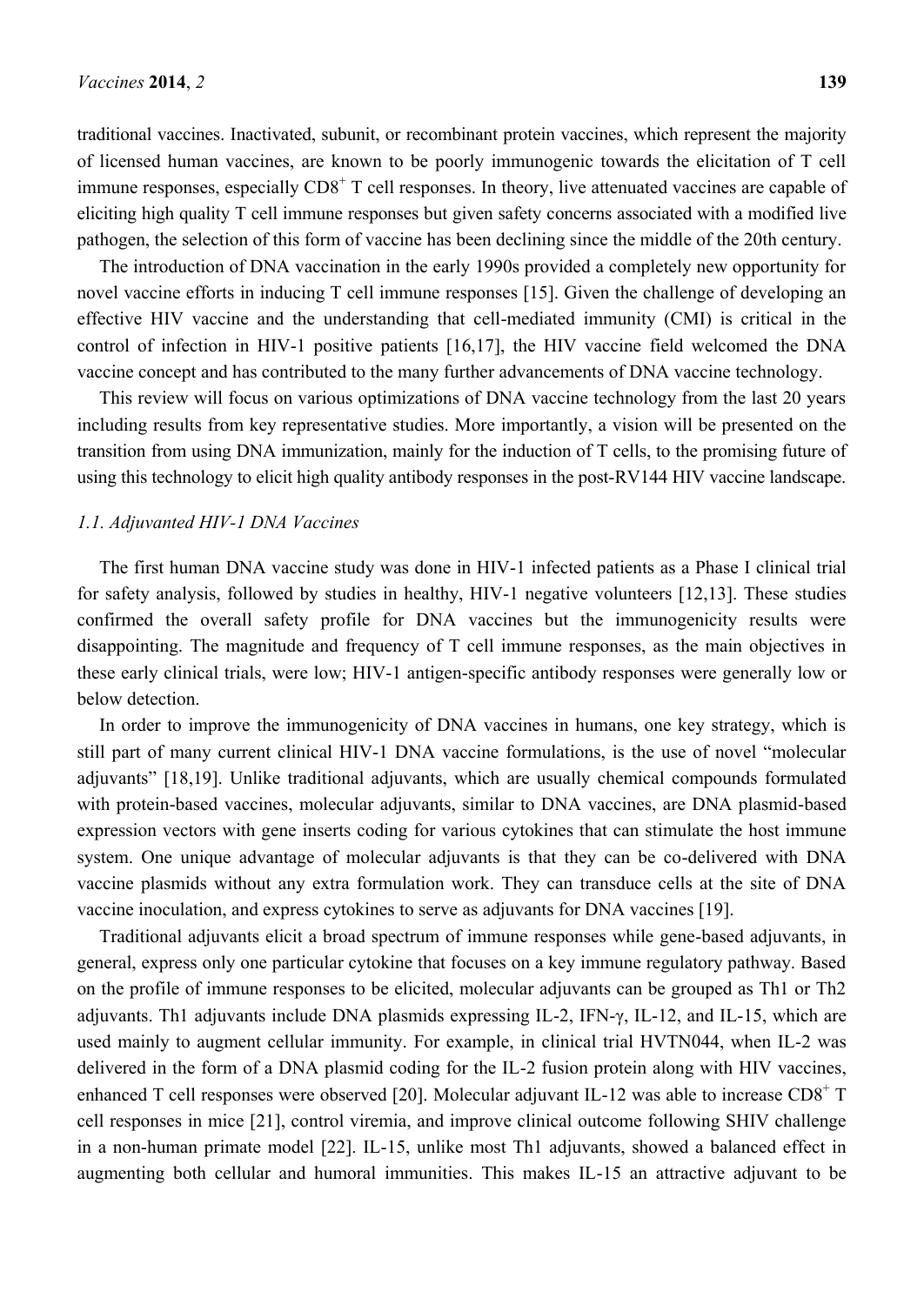included in HIV-1 DNA vaccines. However, there was no significant increase in the response rate with the addition of IL-12 or IL-15 in a recently completed clinical trial HVTN070 [23].

Other molecular adjuvants express Th2 cytokines, such as GM-CSF, IL-1, and IL-4, and are used to enhance humoral immunity [19]. DNA vaccines, when used in combination with GM-CSF, improved antigen-specific antibody responses and enhanced lymphoproliferation in mice [24]. In rhesus macaques, co-delivery of GM-CSF-expressing plasmid and SIV DNA vaccines followed by a MVA boost resulted in enhanced binding antibody and neutralizing antibody responses, and increased protection against SIV challenge [25]. Whether Th2 molecular adjuvants are able to improve the immunogenicity of HIV-1 DNA vaccines in human is under active clinical investigation.

#### *1.2. Optimization of DNA Vaccine Vector Designs*

Over the past two decades, significant technical improvements to the design of DNA vaccine vectors have contributed to much improved antigen expression and immunogenicity of HIV-1 DNA vaccines in both animal and human studies.

First, codon optimization of immunogen genes [26–30] was found highly effective in elevating immunogen protein expression as shown by *in vitro* experiments, and enhancing T cell and antibody responses *in vivo*. Because HIV-1 uses a codon preference that is significantly different from that used in mammalian cells, it was demonstrated that modified codon usage matching that used in mammalian cells, without changing the coding amino acid sequences, can better match the tRNAs preferentially used in mammalian cells and, thus, enhance the protein expression of DNA vaccine immunogens [31].

Second, replacing the HIV-1 Env leader sequence with signal peptides from other mammalian proteins was able to greatly improve the protein expression of Env-based HIV-1 DNA vaccines; however, more than one mechanism may be involved in this improved production of Env immunogens by DNA vaccines. Because the main purpose of Env in an HIV-1 vaccine design is to elicit protective antibody responses, certain mammalian leaders that can produce a larger quantity of secreted soluble Env proteins, compared with the original Env leader, will lead to higher antibody response levels. It is also likely that the highly unusual and defective nature of the original HIV-1's Env leader sequence, *i.e.*, multiple charged amino acid residues, may be responsible for the overall low level production of Env proteins and limited secretion of Env out of cells. As shown by early efforts in improving the production of Env recombinant proteins, the leader sequence of the human tissue plasminogen activator (tPA) was able to greatly improve the expression and secretion of HIV-1 by the mammalian cell expression system [32,33]. When the same tPA leader was used for Env DNA vaccines, higher *in vitro* Env immunogen expression and *in vivo* Env-specific antibody responses were observed in mice [34].

Third, viral promoter efficiency plays a critical role in improving gene transcription of HIV-1 DNA vaccines. In early studies, strong promoters were derived from certain human oncogenic viruses, including LTR from Rous sarcoma virus and the SV40 early promoter [35]. However, in the last 20 years, intermediate-early gene 1 promoter adopted from human cytomegalovirus (HCMV), a non-carcinogenic virus, has been widely used with high efficiency in most DNA vaccine designs including HIV-1 DNA vaccines [4]. Furthermore, adding an intron A sequence from HCMV to an immediate downstream region of the HCMV promoter was able to further enhance the immunogenicity of HIV-1 DNA vaccines [32]. The other important promoter used for HIV-1 DNA vaccines is the CMV enhancer/promoter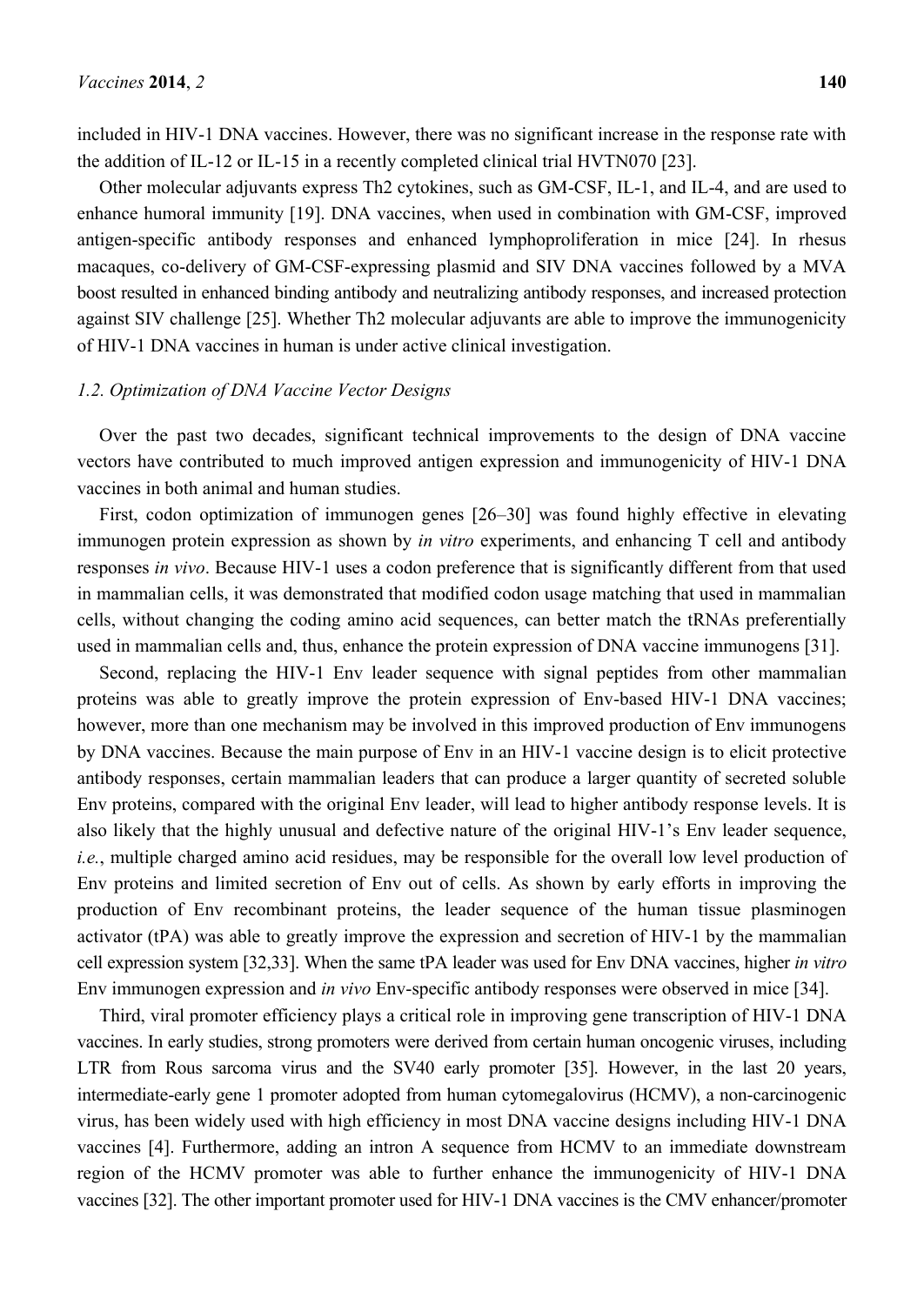with the HTLV-1 R region (CMV/R), the regulatory R region from the 5' long terminal repeat (LTR) of human T cell leukemia virus type 1 (HTLV-1). As a transcriptional and posttranscriptional enhancer, this additional R region substantially enhanced transgene expression by 5 to 10 fold and further improved the cellular immune response [36].

Not only are the above three key elements of vector design individually important for a highly immunogenic HIV-1 DNA vaccine, they can also be combined in the same DNA vaccine to achieve a synergistic effect for immunogen expression and immunogenicity of HIV-1 Env DNA vaccines [34,37].

There are additional DNA vaccine designs that have shown various levels of enhancing effects on HIV-1 DNA vaccines, such as the use of a C3d sequence at the *C*-terminus of the HIV-1 Env insert [38]. It was thought that C3d could help elicit antibody undergoing more rapid avidity maturation [39]. However, inclusion of C3d did not demonstrate a synergistic effect in a codon-optimized Env DNA vaccine [40] and later was not included in HIV DNA vaccines.

#### *1.3. Antigen Engineering*

Two failed phase III HIV-1 vaccine trials using recombinant gp120 proteins (AIDSVAX) [41–43] led to the conclusion in the HIV vaccine field that a monomeric gp120 immunogen may not be effective in eliciting protective immune responses. Designing more effective HIV-1 Env immunogens is a major challenge for the development of next generation HIV-1 vaccines. The DNA vaccine approach has become a highly useful tool in this line of work.

Because gp160, the full length form of the HIV-1 Env glycoprotein, is membrane-anchored and hard to be expressed as a secreted protein, most recombinant protein-based HIV-1 Env vaccines use the gp120 or gp140 forms, which include only the extracellular portion of the Env protein and, therefore, neither form is in its natural trimer status. The DNA vaccination approach offers a unique opportunity to conduct a direct comparison among gp120, gp140, and gp160 forms of Env immunogens.

When gp120, gp140, and gp160 DNA vaccines were compared directly in a rabbit study, gp120 was the most immunogenic form in eliciting antibodies against Env protein, gp140 was less effective, and gp160 was the least immunogenic [44]. Presumably, gp160 is not secreted *in vivo*, possibly reducing its immunogenicity as evidenced by lower levels of binding and functional antibodies compared with sera elicited by gp120 and gp140 DNA vaccines. In this study, gp140 with an intact cleavage site between gp120 and gp41 was used; however, gp140 can also be designed with the natural cleavage site mutated as a non-cleavable gp140. When DNA vaccines expressing either cleavable or non-cleavable gp140 forms were compared for their immunogenicity in rabbits, the non-cleavable gp140 was somewhat more immunogenic in eliciting binding antibodies than the cleavable gp140, but the cleavable gp140 (the natural form of gp140) was more effective in eliciting neutralizing antibodies, indicating the cleavable gp140 may be more effective in preserving conformational and functional epitopes [45], which was supported by results from non-DNA HIV Env design studies [46].

While we remain mindful of the non-trimer nature of gp120 immunogens, there is no direct DNA vaccine immunogenicity comparison data that has shown significant benefits to using other forms of Env designs to elicit a better quality of antibodies, such as neutralizing antibody activities against Tier 2 more resistant viral isolates.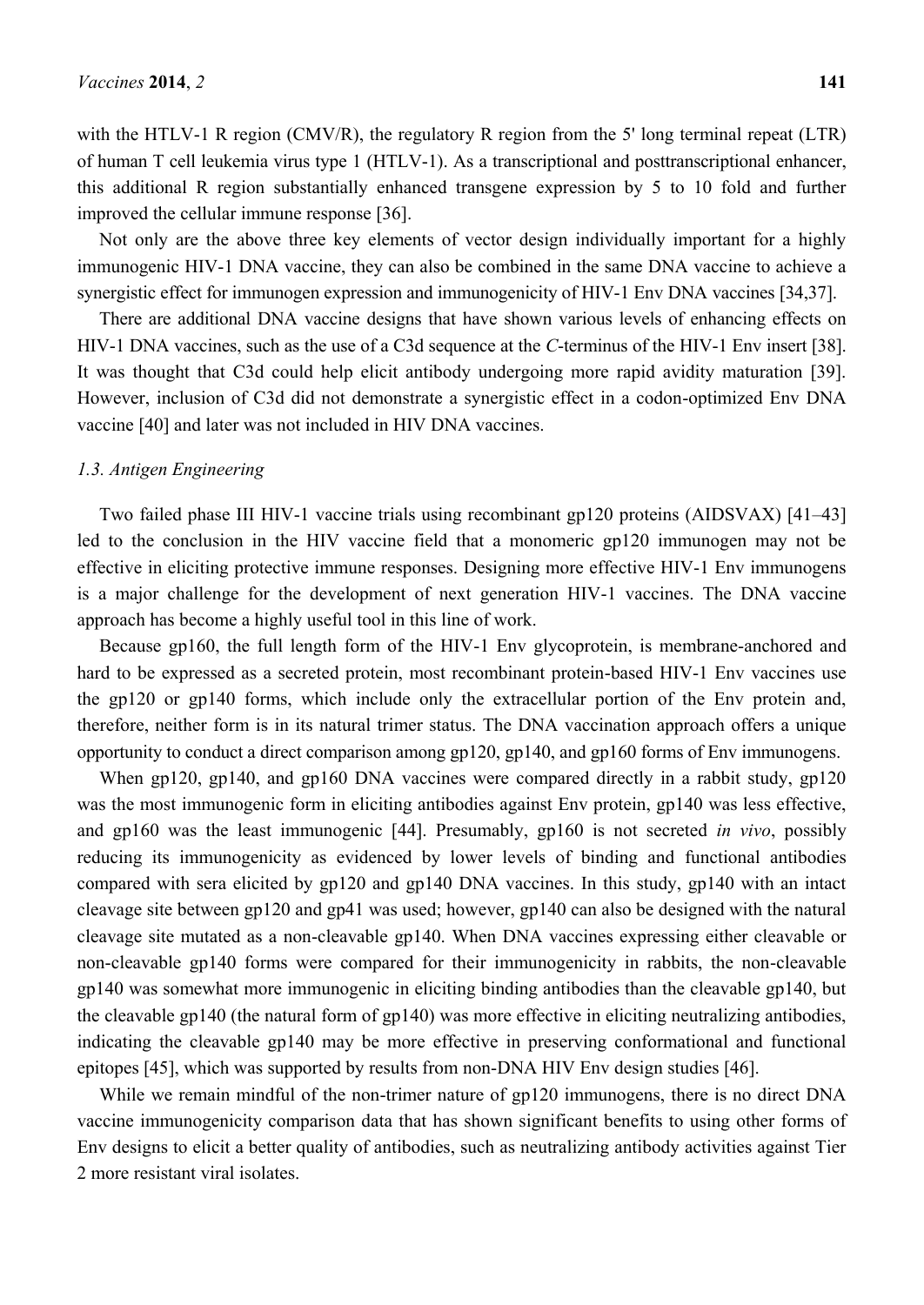DNA vaccines have been used to test Env immunogens with modified sequences. One well-studied DNA vaccine with a modified immunogen is a gp145 DNA vaccine developed by the Vaccine Research Center at US NIH [47]. In this design, multiple deletions at the cleavage site, at the fusogenic domain, and in the interspace between heptad repeats 1 and 2 were introduced based on the idea that it can stabilize and expose the functional domain of the protein that is present in an extended helical structure [47]. The original data from this mice study showed that it failed to generate consistently high level antibody responses. In phase 1 clinical studies VRC 009 and VRC 010, gp145 DNA vaccines were used as the priming immunization followed by an Ad5-based viral vector vaccine boost [48]. High ELISA binding titers were identified in human immune sera against the autologous gp145 immunogens but no data on its recognition of natural Env proteins (gp120 or other forms) was provided. Only 28% of vaccinees generated low levels of serum neutralization activity against two most sensitive viruses, SF162 and MW965.26. No neutralizing activities were detected against the other selected primary virus isolates, raising the possibility that modified Env immunogens with multiple deletions may have negatively impacted the integrity of Env immunogens and the resulting immune sera may not recognize the original Env immunogens.

DNA vaccines were also used to test other novel Env immunogen designs, such as Env immunogens with consensus sequences [49]. However, it is frequently ignored that Env consensus sequences only cover constant regions; variable regions of Env are not part of the consensus sequence because the variable region sequences are too variable to reach a consensus. Instead, the natural sequences of the variable regions from certain HIV-1 isolates were used to combine with the consensus sequences of constant regions to form final full length Env sequences [50]. However, no broadly neutralizing antibodies were elicited with such consensus Env immunogens.

Antigen engineering is also important for DNA vaccines expressing HIV-1 antigens other than Env. For example, the immunogenicity and type of immune response elicited by a wild type Gag DNA vaccine are quite different from another Gag DNA vaccine that includes an additional tPA leader sequence [51]. DNA vaccines encoding full length wild type Gag expressed an intracellular Gag antigen and generated high level Gag-specific T cell responses whereas adding a tPA leader sequence led to a secreted Gag protein along with a greatly enhanced Gag-specific antibody response but decreased Gag-specific T cell responses compared to the wild type Gag DNA vaccine design.

#### *1.4. Polyvalent and Multigene Formulations*

One of the unique technical advantages for DNA vaccines is the possibility of delivering more than one DNA vaccine components at the same time. The daunting sequence diversity of HIV-1 is a key challenge to any candidate vaccines to elicit the broad antibody and cellular immune responses. While it is highly desired, there is limited progress in designing an immunogen that can effectively elicit a broad neutralizing antibody response. An alternative strategy, which has been adopted in many licensed human vaccines, is the polyvalent formulation including similar immunogens from a given pathogen with different immunological subtypes [52]. The difficulty of applying this strategy to HIV vaccine development is the fact that there are no clear serotypes or immunotypes based on HIV-1 Env immunogen. However, a pilot study using the DNA prime-protein boost approach in rabbits to compare the immunogenicity between monovalent and polyvalent gp120 formulations expressing primary Env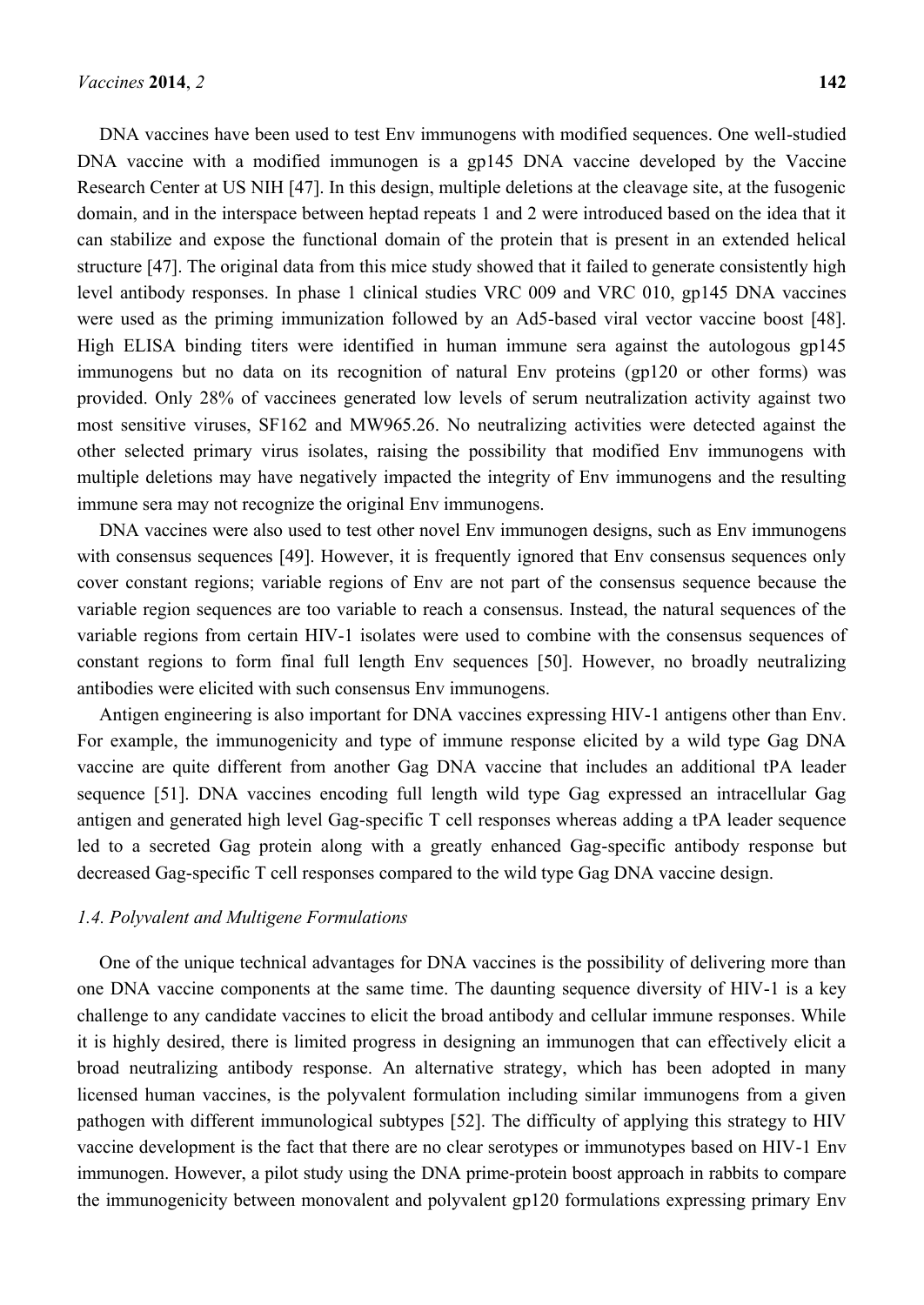antigens from several major subtypes of circulating HIV-1 viral isolates provided promising data to support the use of polyvalent Env formulations as part of the overall HIV vaccine development effort [53]. At the peak level of post final boost immunization, rabbit immune sera elicited by the polyvalent gp120 formulation neutralized 67.86% of a multiclade panel of tested viruses, while the monovalent vaccine elicited sera neutralized only 38.39% viruses. More strikingly, for non-clade B viruses, the polyvalent sera neutralized 56.25% of viruses from clade A, C, D, and E; while the monovalent group had a frequency of only 14.06% neutralization capability.

A similar idea but requiring additional molecular modifications is the use of "designer's immunogen" genes encoding several "mosaic" domains, assembled from fragments of natural HIV-1 sequences via a computational optimization method [54]. This approach may be more effective to elicit broad T cell immune responses because mosaic immunogens maximize the coverage of potential T-cell epitopes (peptides of 9 aa length) for a viral population. This approach not only greatly increases the coverage of viral diversity compared to natural sequence vaccine candidates, but also elicits enhanced breadth and depth of epitope recognition of variant sequences of  $CD8<sup>+</sup>$  T lymphocyte epitopes. In mice, a three-set mosaic Env antigens delivered by DNA vaccines elicited increased breadth of CD8<sup>+</sup> T cell epitopes compared to a DNA vaccine encoding natural Env immunogens [55]. Another study used polyvalent mosaic immunogens derived by *in silico* recombination of natural strains of HIV-1. Rhesus monkeys immunized with this type of mosaic DNA prime and recombinant vaccinia virus boost vaccine regimen elicited increased breadth and depth of epitope recognition of CD8<sup>+</sup> T cell responses, compared to consensus immunogen [56].

#### *1.5. Chemical* vs*. Physical Delivery Approaches*

DNA vaccines, when first introduced in the early 1990s, were mainly delivered by simple intramuscular needle injection in small animal models. However, DNA immunization using conventional needle delivery appeared less immunogenic in non-human primates and humans. With recent advancements in DNA vaccine delivery technologies, DNA plasmid delivery methods can be grouped into two major categories: chemical delivery approaches and physical delivery approaches.

For chemical delivery approaches, DNA plasmids are dissolved in various solutions, with or without polymer carriers (such as lipid, biopolymer, or other chemical compounds), and are delivered by conventional intramuscular or intradermal needle injections, transdermal patches, or through direct mucosal administration. The common feature of such deliveries is that DNA molecules are dissolved in chemical solution and cells at targeted tissues take up DNA plasmids by a low efficiency system.

For the physical delivery approaches, the delivery of DNA vaccines utilizes various physical forces, such as shock wave, high pressure gas, and electrical pulse. In general, the physical approaches require special devices that can produce the external force. The most well known examples are gene gun or an electroporation device. Due to the use of such physical forces, DNA molecules are more likely to be delivered directly inside the cells of the target tissue so the efficiency of DNA vaccines is improved.

The gene gun, one of the early physical delivery approaches, uses high pressure gas to deliver DNA plasmid-coated gold particles into the epidermal layer of the skin, an area rich with antigen presenting cells. Only a small amount of DNA is needed for this approach. The limited dose of DNA vaccines that can be delivered per shot requires multiple shots at each immunization. The gene gun was the first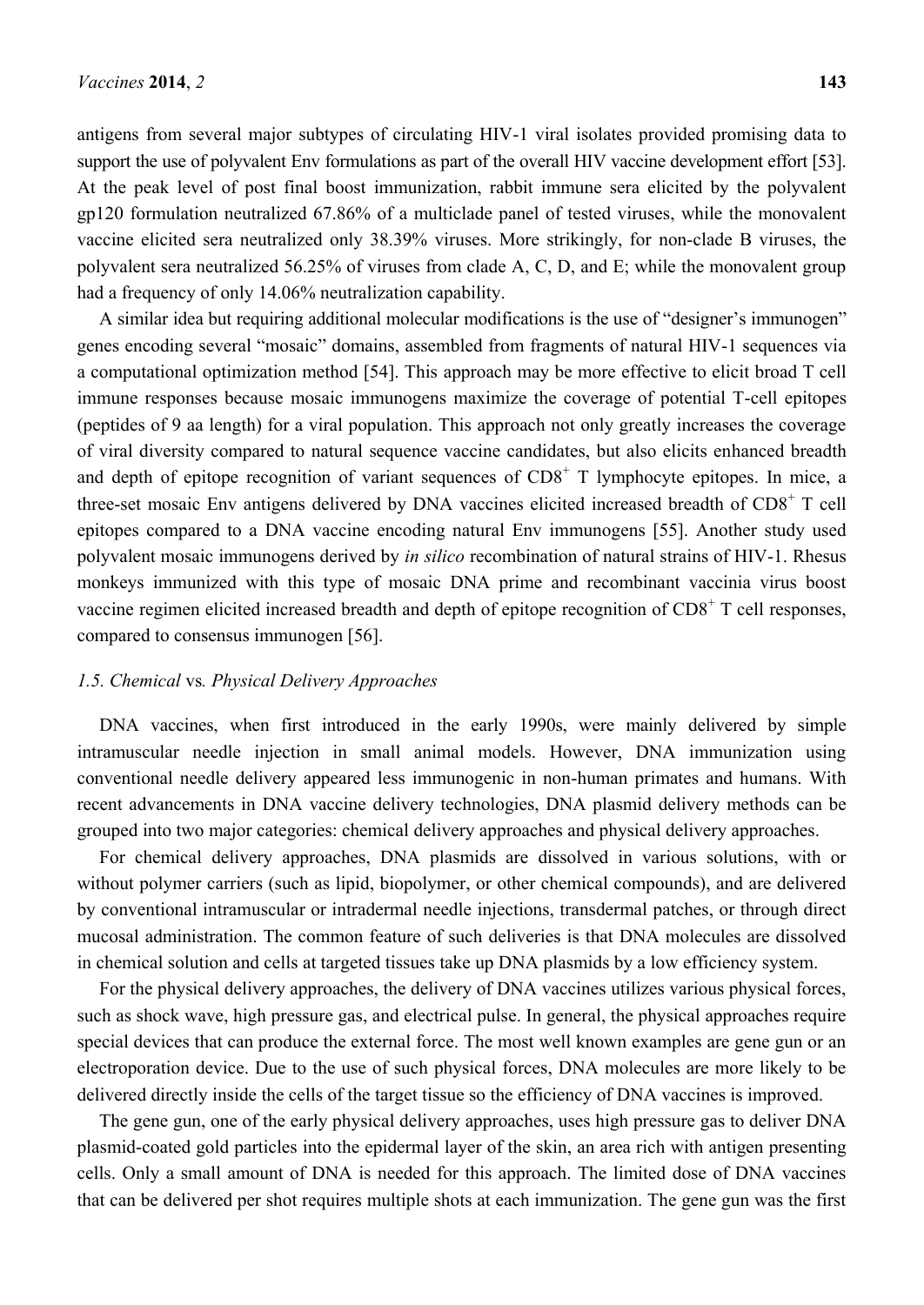DNA vaccine delivery approach that showed balanced humoral and T cell immune responses in humans, including positive antibody responses at protection levels against hepatitis B surface antigens [57,58]. Using a similar approach, DNA vaccines expressing the HA antigen of seasonal influenza viruses were able to elicit protective levels of hemagglutinin inhibition (HI) antibody responses [59]. There is limited information on the use of the gene gun to deliver HIV-1 DNA vaccines in humans because the gene gun device has been under the control of various pharmaceutical companies and not available for broad human clinical studies.

Biojector, a high pressure, needle-free device, that shoots the DNA plasmid solution into the skin, also provides improved DNA vaccine delivery by directly transfecting DNA into the cells of targeted skin tissue [60]. This device was compared to traditional needle delivery in a phase I clinical trial [61] in the context of DNA prime followed by rAd5 boost immunizations. This study revealed a higher response rate and 3-fold higher magnitude of T cell responses for Biojector delivery compared to the traditonal needle delivery approach.

The electroporation (EP) approach involves delivery of short electrical pulses after needle injection of DNA vaccines. These pulses serve to increase DNA uptake by cells, leading to increased antigen expression and immunogenicity. EP delivery of AIDSVAX, a multi-gene HIV-1 DNA vaccine candidate, increased the magnitude of HIV-1-specific cell-mediated immunity by up to 70-fold over intramuscular injection, as measured by T cell  $\gamma$ -IFN response in humans [62]. A more recent study also confirmed the potency of the electroporation delivery method; the HVTN080 trial showed that 3 times PENNVAX-B (3 mg) delivered via EP elicited a 39% higher positive intracellular cytokine staining (ICS) response rate compared to three vaccinations with PENNVAX-B (6 mg) administered by standard intramuscular injection [23]. One weakness for the EP approach is the high dose of DNA plasmids required for such delivery and the need to include both needle injection and electric shock by an EP device. Furthermore, molecular adjuvant was still included in the above DNA vaccine formulation despite the use of EP delivery, making the whole formulation/delivery package very complicated and potentially expensive.

The relative immunogenicity of traditional needle injection, gene gun, and electroporation was compared in a mouse model using HA antigen of avian influenza subtype H5N1 [63]. Both gene gun and electroporation methods were found more immunogenic than traditional needle injection. Interestingly, electroporation and needle injection elicited Th-1 biased antibody responses whereas gene gun induced a Th-2 dominated antibody response. These findings provide valuable information for further selection of DNA vaccine delivery methods for human applications.

#### *1.6. DNA Prime—Viral Vector Boost to Induce HIV-1-Specific T Cell Responses*

Since effective T cell immune responses have been correlated with the control of acute viremia in infected subjects, it was attractive to develop an HIV-1 vaccine that is able to induce a robust T cell response. Although early study results showed that HIV-1 DNA vaccines were able to effectively elicit both  $CD4^+$  and  $CD8^+$  T cells responses in small animal and non-human primate models [2,3,64–66], the immunogenicity of DNA vaccines was poor when used alone in humans. The progress of viral vector-based vaccines has stimulated the idea of combining DNA and viral vector vaccines in a prime-boost format. The common feature of DNA and viral vector vaccines, both being gene-based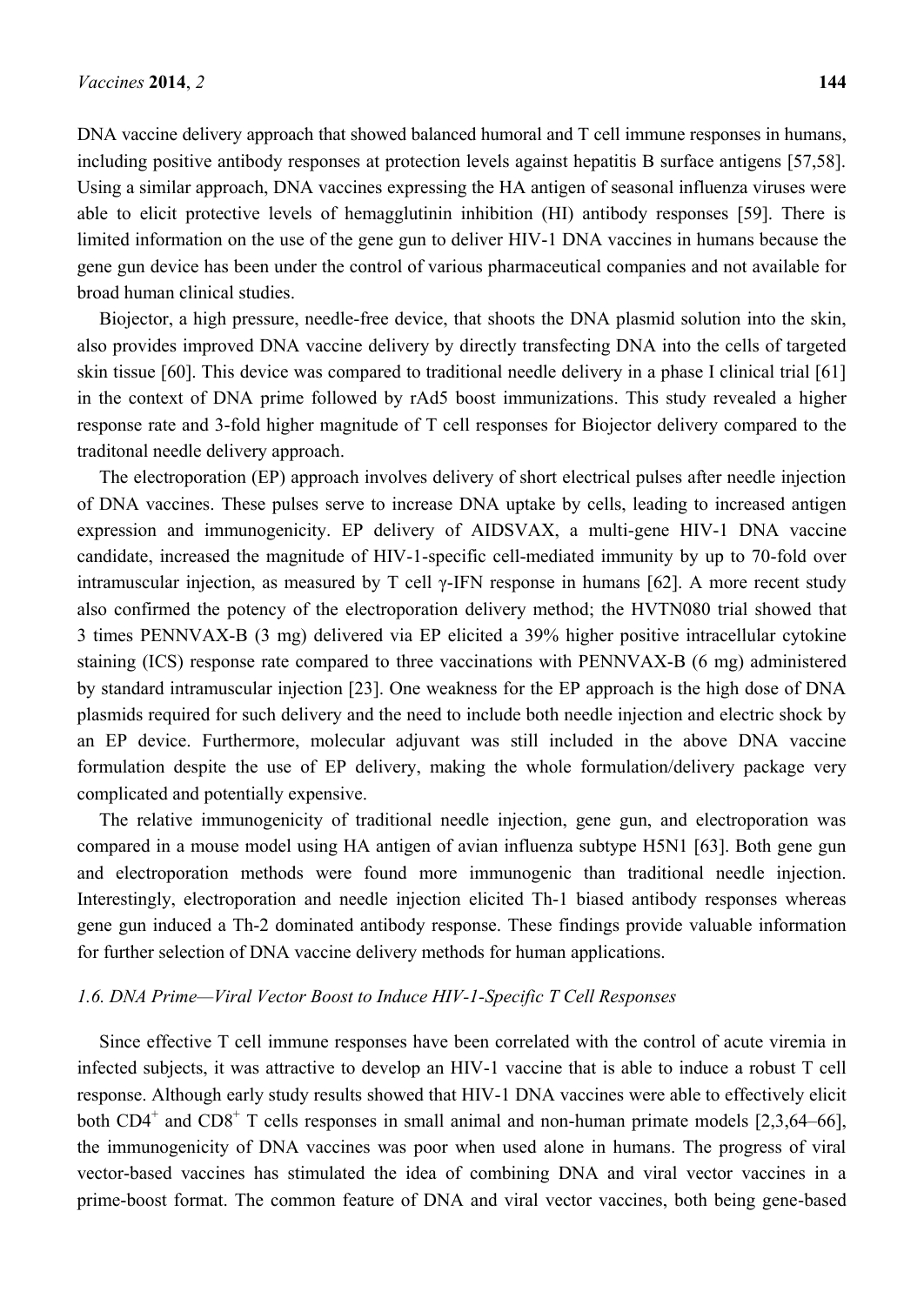vaccines, is their abilities to present endogenous antigens to stimulate T cell immune responses. DNA vaccine has been matched with several well developed viral vector vaccines to maximize HIV-1-specific T cell immune responses.

#### **2. DNA Prime—Adenoviral Vector Boost Vaccines**

One highly potent viral vector vaccine for generating cellular immunity in humans is the adenovirus platform. The most widely used is the Ad5 viral vector. Two human studies comparing the induction of HIV-1-specific CTL responses generated by DNA plasmid vaccines or recombinant serotype 5 adenoviral vector (Ad5) vaccines showed the plasmid DNA was four times less potent in magnitude and response rate than Ad5 vaccines that contained similar HIV antigen cassettes. Further, the concept of DNA prime-Ad5 boost regimen was tested in the non-human primate (NHP) model, the most effective T cell responses were elicited by either Ad5 vector used alone or as a booster after DNA priming compared to DNA or MVA vector alone [67]. Similar results was replicated in a phase I clinical trial, the comparative analysis showed that Gag-specific T cell responses elicited by the DNA prime-Ad5 boost vaccine measured by ELISpot were similar to Ad5/Ad5, but higher than observed with the DNA/DNA regimen [68].

However, the wisdom of using the Ad5 vector is now being challenged following several clinical trials showing disappointing results. The STEP trial tested the replication defective MRKAd5 vector to deliver a gag/pol/nef vaccine that did not provide any protection in a phase IIb trial and instead, may have caused increased viral acquisition in men with pre-existing Ad5 immunity and in uncircumcised men [69]. More recently, the HVTN505 trial, which used a DNA prime-Ad5 boost immunization regimen, also failed to show any protection with this regimen and had higher numbers of HIV-1 infection in vaccine recipients than the placebo recipients [70] although Ad5 seropositive and uncircumcised men were excluded from the HVTN505 trial. While more recent analysis may not show a statistical significance to confirm the risk of using Ad5 vector, it is difficult to anticipate the wide use of the Ad5 vector for HIV-1 vaccine studies in the near future, and future studies may need to use other serotypes of adenoviral vectors that target different cell receptors.

#### **3. DNA Prime—Pox Viral Vector Boost Vaccines**

Pox viral vectors are developed for novel HIV-1 vaccine applications because of the rich knowledge accumulated from the success of using vaccines to eradicate smallpox globally and the availability of several well characterized recombinant pox vectors. Of note, the RV144 clinical trial, which achieved 31% efficacy against HIV-1 infection, used a canary pox vector as the priming vaccine.

One important pox vector platform is the modified vaccine virus Ankara (MVA). Researchers from Oxford University (Oxford, UK) used a DNA vaccine, composed of several T cell epitopes for HIV-1 including a fragment encoding the gag antigen as priming, followed by a MVA vaccine boost expressing the matched antigen. However, only low level T cell responses were generated, which may be due to limitations of epitope vaccines delivered by DNA vaccines [71–76].

The HVTN065 trial later tested a DNA vaccine containing several HIV-1 antigens as the priming immunization, followed by boost with a recombinant MVA expressing HIV-1 antigens. This DNA prime-MVA boost vaccine was well tolerated and produced detectable and reproducible HIV-1-specific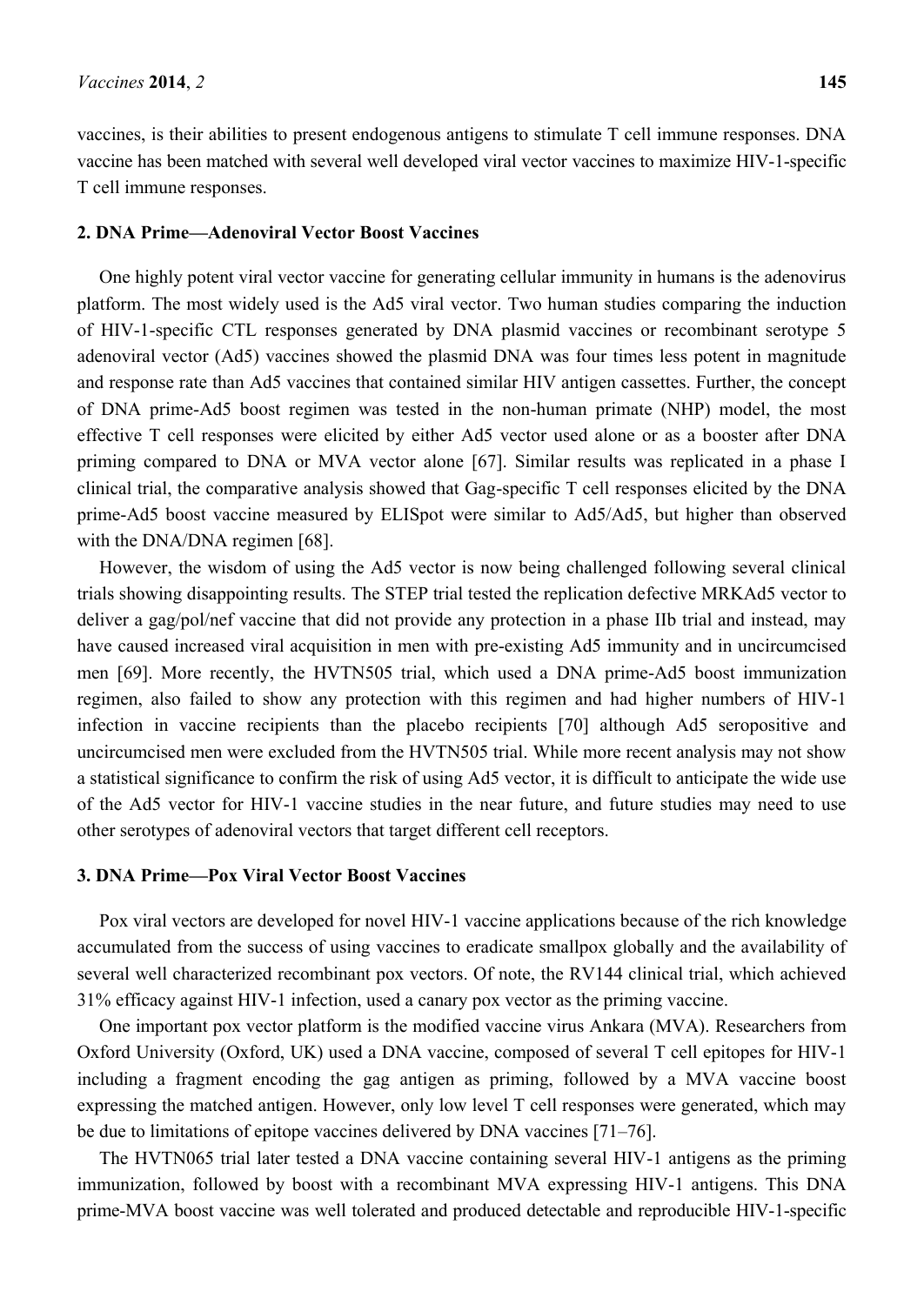cellular immunity in humans [77,78]. In this regimen, DNA priming was responsible for the induction of HIV-1-specific T cell immune response following the boost of MVA. The T cell responses were polyfunctional; about 50% of the HIV-specific  $CD4^+$  and  $CD8^+$  T cells induced in vaccinated subjects produced more than three cytokines. Furthermore strong T cell proliferation as well as robust production of the T cell growth factor IL-2 by HIV-1 specific  $CD4^+$  and  $CD8^+$  cells was observed. A phase IIs clinical trial HVTN205 using a similar DNA prime-MVA boost regimen has been completed and the immune responses are currently under analysis.

In addition to MVA, extensive research also went into NYVAC, a highly attenuated vaccinia virus vector. Results from the EuroVacc 02 trial using DNA prime-NYVAC boost demonstrated the safety and high immunogenicity of this platform [79]. The DNA and the NYVAC both expressed fused Gag-Pol-Nef and gp120 Env subunit of Clade C isolate, CN54. CD4<sup>+</sup> T cell responses were detected in 90% of DNA prime-NYVAC boost vaccinees, which was superior to responses induced by NYVAC alone (33% of responders). However, the T cell responses were predominantly mediated by CD4 T cells, while only a low magnitude of  $CD8<sup>+</sup>$  T cells specific for HIV-1 antigens Gag, Pol, and Nef were detected.

Clinical trials were also conducted using a HIV-1 DNA vaccine prime followed by boost with another pox vector, the recombinant fowlpox viral vector. In these studies, DNA vaccines pHIS-HIV-B or pHIS-AE encoding gag, pol, env, tat, vup and rev were delivered as the priming vaccine followed by a fowlpox vaccine boost (rFPV-HIV-M3) expressing gag and pol. This regimen was not effective in inducing positive HIV-1-specific T cell response in humans, despite the high immunogenicity revealed in pre-clinical study in a non-human primate model [80–82].

It is not clear why MVA or NYVAC is more effective than a fowlpox vector in the above studies. Furthermore, additional pox vectors based on less attenuated vaccinia viruses have been tested either alone or in combination with a DNA vaccine prime [83–87]. They showed promising immunogenicity results in animal studies including NHP models. Tiantan pox vector, developed by the China CDC, has been tested in humans as part of an HIV-1 DNA vaccine prime-pox vector boost regimen but data are not yet available. There is no comparative study to determine similarities and differences among different pox viral vectors and more importantly, how each vector system can further expand HIV-1-specific immune responses in hosts primed with HIV-1 DNA vaccines.

# *DNA Prime—Protein Boost for Balanced Immune Responses Including Env-Specific Antibody Responses*

Based on the early observation that HIV-1 DNA vaccines not only elicited T cell responses but also induced antigen-specific antibody responses [2,3], several studies further tested the idea of using DNA prime-protein boost immunization to further improve the level of HIV-1 Env-specific antibody responses in mice, guinea pigs, and even, rhesus monkeys [88–90]. While these early studies in the mid-1990s established the feasibility of combining DNA and recombinant protein vaccines in one immunization regimen, the true potential and exact mechanism of DNA priming to induce high quality Env-specific antibody responses were not yet fully appreciated; even after additional extensive research in the last decade, we have only just started to realize how much DNA immunization can contribute to the development of an effective AIDS vaccine in the context of a DNA prime-protein boost strategy.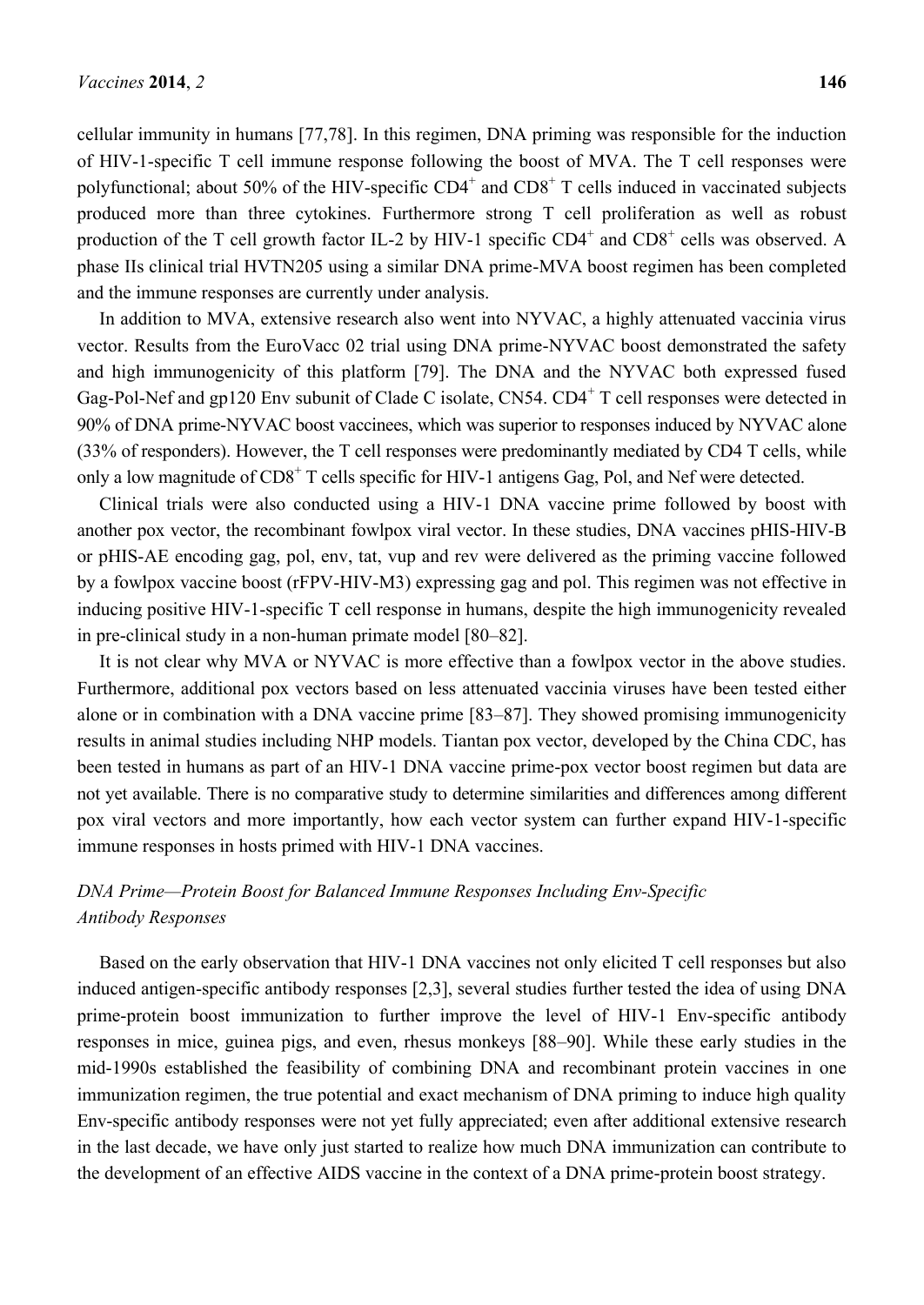Among a few DNA prime-protein boost studies conducted in healthy human volunteers, the "DP6-001" study provided the most comprehensive and promising immunogenicity data [91]. In this study, participants received three times priming immunizations with a polyvalent HIV-1 DNA vaccine, including six DNA plasmids (five expressing different primary gp120 antigens from clades A, B, C, and E and one expressing a clade C Gag antigen), followed by two times boost with a polyvalent recombinant gp120 protein vaccine (five primary gp120 antigens matching those used in the DNA prime). Although the DNA vaccine components were administered via intramuscular or intradermal needle injection without using an adjuvant or a physical delivery device (such as gene gun or EP), positive gp120-specific CD4<sup>+</sup> T cell responses were detected in all volunteers at the end of three DNA immunizations, and were further boosted by the gp120 protein boost. It was also important to note that these effector memory  $CD4^+$  T cells were multifunctional, secreting IFN- $\gamma$ , IL-2, and TNF- $\alpha$ . The subpopulation positive for CD154 maintained proliferative potential and could rapidly develop into mature effector CD4<sup>+</sup> T cells [92]. Interestingly, this phenotype was also seen in long term nonprogressors or aviremic HIV-1 infected patients on highly active antiretroviral therapy (HAART). In the higher dose group (1.2 mg for Gag-expressing DNA vaccine component), positive Gag-specific CD4<sup>+</sup> T cell responses were also detected at the end of three DNA immunizations, a response that was rare in previous DNA vaccine studies when no adjuvant or EP device was used. Antigen-specific CD8<sup>+</sup> T cells were also observed in vaccinated participants [92].

However, the most significant finding was that high-titer gp120-specific antibody responses (end titration titers of  $1:10^5$ , equivalent to Env-specific antibody titers in chronically infected HIV-1 positive patients) were detected in immune sera of 100% of the DP6-001 trial participants following one or two gp120 protein boosts [91]. All of these immune sera had a broad reactivity recognizing gp120 antigens from HIV-1 subtypes A to E. High level neutralizing activities were easily detected against pseudotyped viruses expressing Env from the sensitive viruses (TCLA isolates and SF162), activities that were better than observed in a previously reported DNA prime-Ad5 vector boost vaccine trial [93], in which no neutralizing activities were detected even against these sensitive viruses. There are good levels of ADCC activities in vaccinees' sera [94]. When DP6-001 trial volunteer immune sera were tested against the more difficult to neutralize pseudotyped viruses from clades A to E and positive NAb was determined as greater than 50% inhibition, sera from approximately 1/3 of the volunteers were able to neutralize 80%–100% of this pseudotyped virus panel; the other 1/3 of the immune sera was able to neutralize 50%–79% tested viruses, and the remaining 1/3 of the immune sera neutralized 25%–49% of the tested viruses; serum from only one volunteer could neutralize only one pseudotyped virus [91]. In addition, a neutralization assay was conducted against the most difficult to neutralize Tier 2 viruses, but the neutralizing activities were very low. In summary, the DP6-001 trial raised high level binding antibody and broad neutralizing antibody responses. Additional assays have been done to show high level anti-V2 antibodies in DP6-001 volunteers [45], similar to RV144 trial results.

The DP6-001 trial also revealed a rare event with high level skin reactogenicity among volunteers including possible skin vasculitis, particularly after the protein boost [95]. This is very different from other DNA vaccine studies where the overall safety profile has been excellent. One possible reason is the use of a strong adjuvant, QS-21, in the protein boost; QS-21 is well-known for its potential in eliciting various adverse events. Future studies with other adjuvants with improved safety profiles are needed in DNA prime-protein boost studies.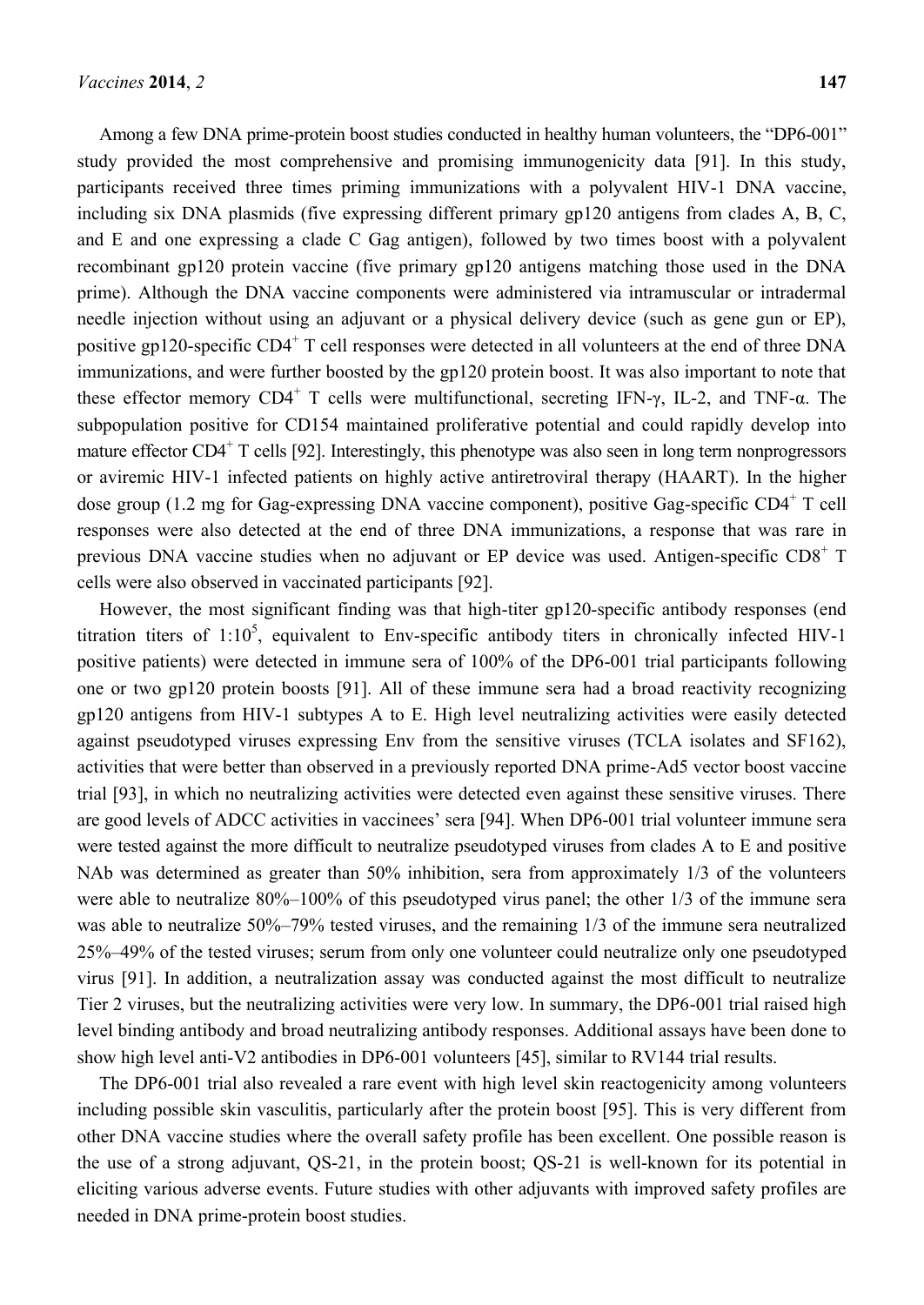The finding of high titer and high quality antibody responses in the DP6-001 trial was supported by another phase I DNA prime—Env protein boost clinical trial. A two-valent DNA vaccine prime, including one expressing an HIV-1 Gag and one expressing a V2-deleted gp140, were formulated in polylactice-coglycolides and delivered by intramuscular needle injection, followed by boost immunization using the recombinant gp140 protein matching that used in DNA prime. Compared to volunteers who received gp140 protein alone immunizations, DNA priming generated skewed Th1 phenotype polyfunctional Env-specific CD4<sup>+</sup> T cells, a higher frequency of Env-specific memory B cells, and a higher titer of neutralizing antibodies and ADCC [96]. However, the breadth of neutralizing activities in this trial was limited, presumably due to limited valency of Env immunogens included in the formulation and/or a potential negative impact of V2 deletion to the quality of antibody responses.

Following the antibody results from DP6-001 trial, additional *in vitro* and *in vivo* studies further revealed the role of DNA prime immunization in generating high quality antibody responses.

In a rabbit study using the same formulation and immunization schedule as DP6-001, it was observed that rabbit immune sera elicited by recombinant gp120 protein alone mainly recognized the V3 eptiope while rabbit immune sera from the DNA-primed group exhibited unique binding against six additional gp120 epitopes, half of which contain residues that either are part of the CD4 binding site (CD4bs) or are involved in the binding with the CD4bs targeting neutralizing monoclonal antibody (mAb), b12 [97]. This finding indicated that DNA delivery of the gp120 immunogen is more effective than recombinant gp120 protein in eliciting conformation-sensitive epitopes.

This finding was further validated by a comparative analysis with sera samples from three human HIV-1 vaccine studies: HVTN041 (recombinant gp120 protein alone vaccine formulated with potent AS02A adjuvant), HVTN203 (canarypox vector prime-gp120 protein boost), and DP6-001 study as discussed above (DNA prime-gp120 protein boost) [94]. Of note, HVTN203 is an early phase clinical study that used the same immunization regimen as the RV144 efficacy trial. HVTN041 sera had the highest binding antibody responses against the linear V3 epitope and high neutralizing activities against sensitive viruses but with limited breadth against other pseudotyped viruses. HVTN203 sera had lower V3 titers but otherwise a similar profile as the HVTN041 sera. DP6-001 sera demonstrated a higher frequency of positive neutralizing activities against more resistant viral isolates and a much higher frequency of CD4bs-specific antibody responses compared to HVTN041 and HVTN203 sera [94].

While the exact mechanism of how DNA priming is able to elicit CD4bs type antibody responses in both rabbit and human studies is unclear, it is possible that *in vivo* expression of HIV-1 envelope glycoprotein immunogens by DNA vaccination may have an advantage of maintaining the conformation of this sensitive protein compared to recombinant Env proteins manufactured by the traditional *in vitro* production and purification process. However, more recent small animal study results further indicate that DNA priming may also contribute to a more complicated process involving B cell development and innate immune mechanisms. It was demonstrated that DNA priming immunization was responsible for the improvement of the avidity of gp120-specific antibodies in rabbit immune sera [94]. The magnitude and profile of serum cytokines following recombinant gp120 protein immunization are changed with the addition of a priming step with gp120-expressing DNA vaccine [98].

The "Combination DNA and protein HIV vaccine" as it was called several years ago [99] may have other alternate regimens. For example: can the process be reversed by using a protein prime-DNA boost regimen to achieve the same enhanced immune responses? Furthermore, the idea of delivering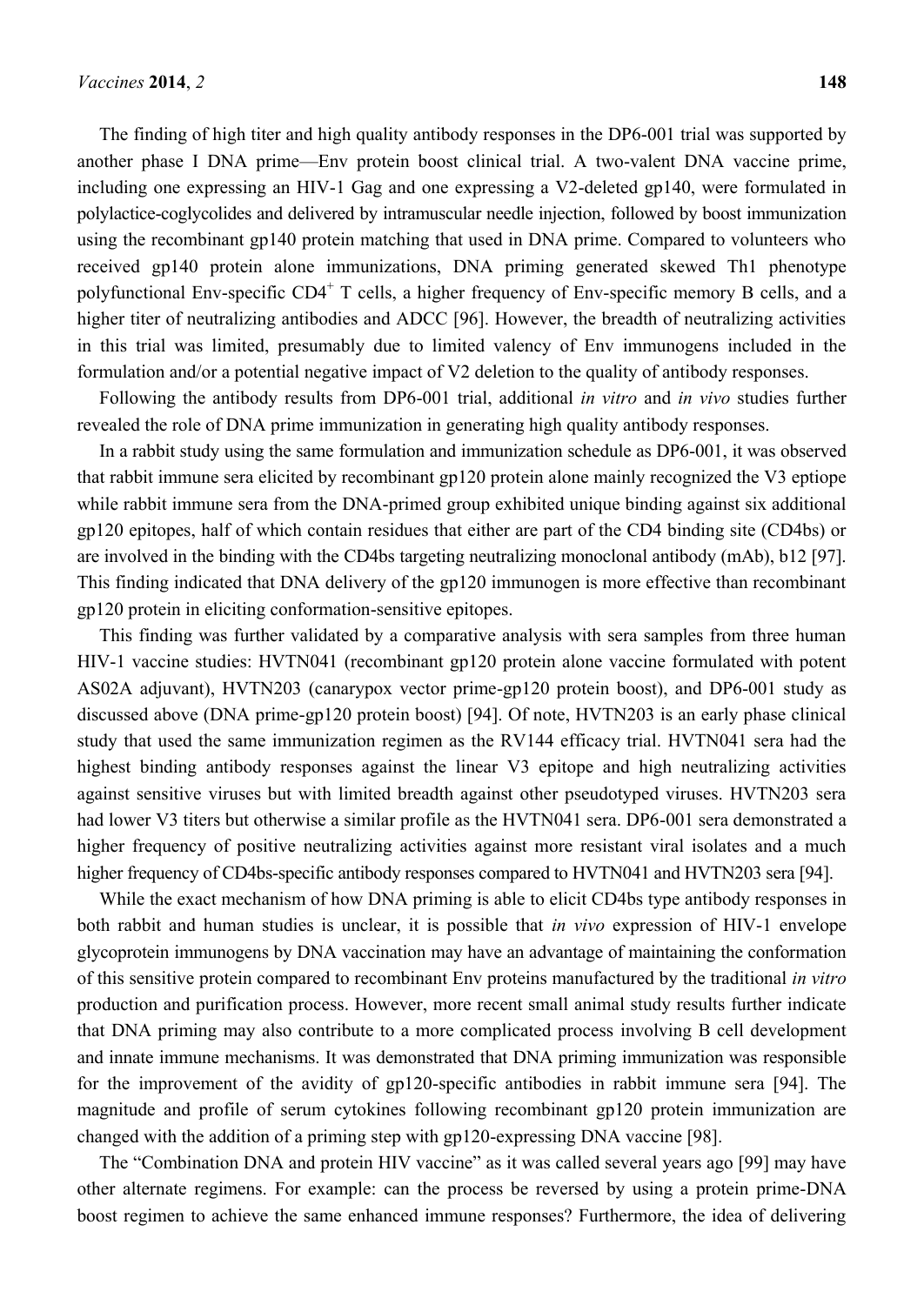DNA and protein at the same time has been tested in multiple studies. In an early mouse model, it was shown that adding a DNA vaccine component may actually inhibit cytokine responses elicited by protein vaccines [100–104]. However, as shown by three more recent animal study reports, the combination of DNA and protein vaccines, when delivered at the same time, was also more immunogenic than each component used alone [105–107]. This finding raised a number of interesting theoretical and practical questions. First, in this regimen, multiple immunizations were given, therefore, the DNA delivered at the early immunizations actually served as priming for the immune system, which was later boosted by the protein vaccine component. Therefore, in some way, this is a staggered DNA prime-protein boost vaccination regimen. However, since protein was also given during the first and later immunizations, one issue that needs to be determined is whether any priming effects by the protein vaccine may interfere with DNA priming. Second, the DNA vaccine may have a dual role as it can serve as an adjuvant through innate immunity pathways also in addition to its role of delivering a subunit antigen. Therefore, it needs to be determined if co-delivery of the DNA and protein vaccines results in an adjuvant effect for the DNA or if it acts as an antigen delivery tool or both. Finally, recent papers did not provide convincing evidence that co-delivery is better than sequential delivery for DNA and protein vaccines. One study design flaw is the use of larger total DNA and protein doses for co-delivery when compared to sequential delivery. Furthermore, co-delivery actually increases the number of immunizations for either DNA or protein components when compared to sequential immunizations, and thus, is not surprising to see improved immunogenicity. More studies in this area with better designs will provide useful guidance to develop the most effective approach for taking advantage of the unique features of both DNA and protein vaccines.

## **4. Conclusions**

After 20 years' effort, HIV-1 DNA vaccines have been systemically optimized from vector and antigen design to the inclusion of molecular adjuvants. However, their true utility in human studies was confirmed by two key events: (1) the use of DNA vaccine to prime the host immune system, especially for the induction of high titer and high quality Env-specific antibody responses, and (2) the availability and experience of using physical delivery approaches such as an EP device in humans to enhance the delivery and immunogenicity of DNA vaccines, which proved more effective for T cell immune responses.

The role of DNA vaccines as a priming immunization will be compared with the use of viral vectors. Results from the RV144 trial may validate the use of a pox vector to prime the host, but also opens the door for priming with DNA vaccines. The setback with Ad5 vectors reminded us of the potential unrealized risk of using viral vectors. Table 1 compares the differences between DNA and viral vector vaccines. The relative immunogenicity of DNA vaccines may be lower than viral vector vaccines but the expression of additional antigens from viral vector vaccines may cause complications from pre-existing immunity against these antigens and also prevent repeated use of viral vectors. Immune responses elicited by DNA vaccines are highly focused and can be boosted further by repeated immunizations. DNA vaccines have been proven safe in repeated human studies and it is easy to manufacture and transport DNA vaccines, important features for global applications. While the DP6-001 trial showed good cross-clade neutralizing antibodies, high level and broadly cross-reacting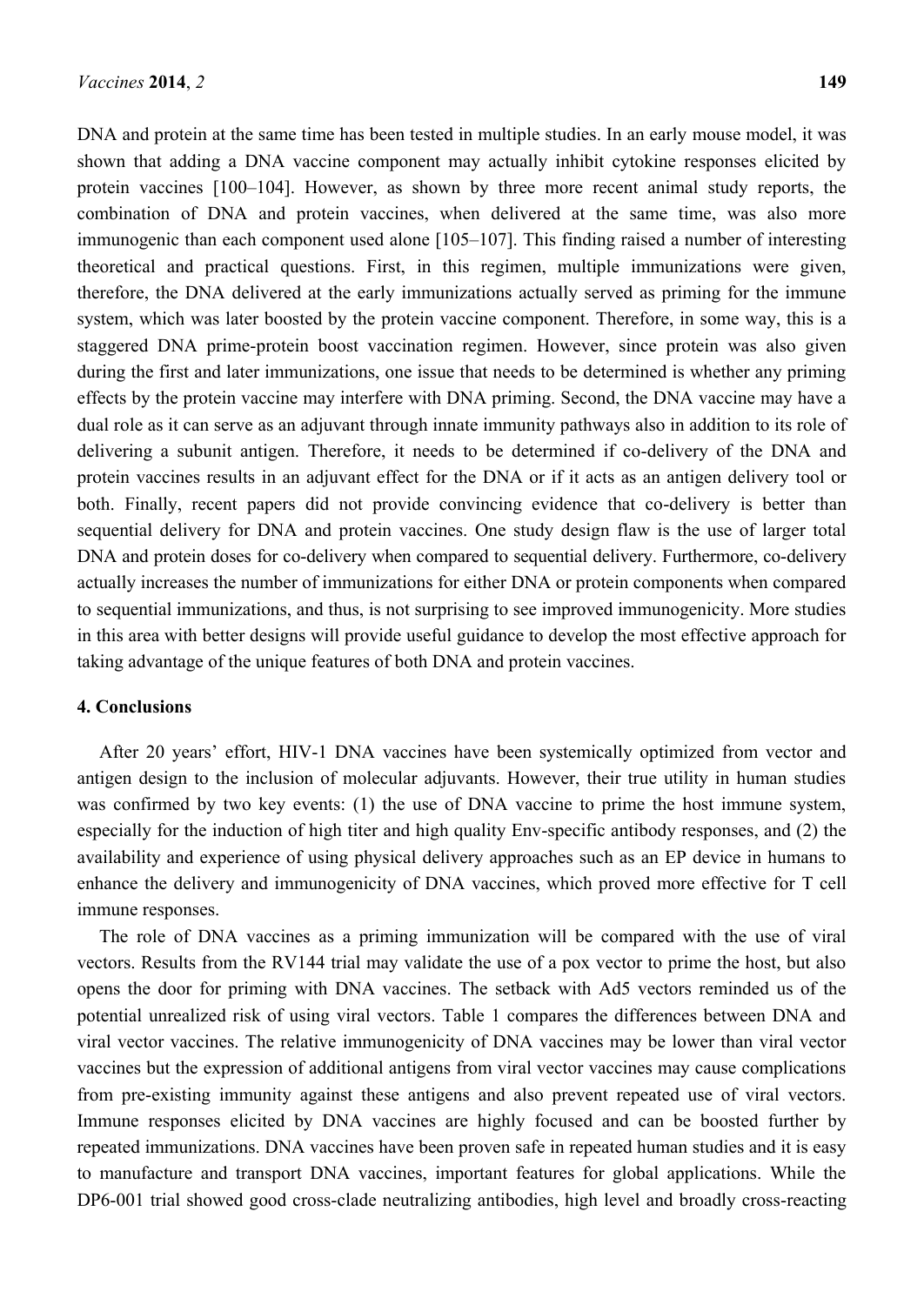binding antibodies, including ADCC, were also identified in the volunteers [91,94], as recently shown in RV144 trial volunteers. Future clinical studies will shed light on the relative merit between these two leading prime-boost HIV vaccine strategies.

The use of EP revived the enthusiasm of DNA vaccination in humans but more questions need to be answered. The safety, public acceptability, cost, and finally, the magnitude of improved immunogenicity require further study. Furthermore, the incorporation of molecular adjuvants in the EP delivery approach also needs to be addressed.

|                           | DNA                          | <b>Viral vector</b>                                  |
|---------------------------|------------------------------|------------------------------------------------------|
| Potency of immunogenicity |                              |                                                      |
| when used alone           | Low                          | Low to moderate                                      |
| Immune focus              | High: Product of insert gene | Diffused: Products of both inserted and vector genes |
| Pre-existing immunity     | None                         | May present                                          |
| Repeated immunization     | Possible                     | Less likely                                          |
| Safety profile            | High                         | Unknown to potential concern                         |
| Manufacturing             | Easy                         | More complicated                                     |

**Table 1.** Features of DNA vaccines and viral vector-based vaccines.

## **Acknowledgments**

This study was supported in part by NIH grants U19 AI082676 (S.L.), P01 AI082274 (S.L.), R01 AI065250 (S.L.), and R33 AI0879191-04 (S.W.). The authors would like to thank Dr. Jill M. Serrano for her careful reading and editing of the manuscript.

## **Author Contributions**

All authors (Shan Lu, Shixia Wang, and Yuxin Chen) contributed to data collection, literature review, and writing of the manuscript.

# **Conflicts of Interest**

The authors declare no conflict of interest.

## **References**

- 1. Tang, D.C.; DeVit, M.; Johnston, S.A. Genetic immunization is a simple method for eliciting an immune response. *Nature* **1992**, *356*, 152–154.
- 2. Wang, B.; Ugen, K.E.; Srikantan, V.; Agadjanyan, M.G.; Dang, K.; Refaeli, Y.; Sato, A.I.; Boyer, J.; Williams, W.V.; Weiner, D.B. Gene inoculation generates immune responses against human immunodeficiency virus type 1. *Proc. Natl. Acad. Sci. USA* **1993**, *90*, 4156–4160.
- 3. Lu, S.; Santoro, J.C.; Fuller, D.H.; Haynes, J.R.; Robinson, H.L. Use of DNas expressing HIV-1 *env* and noninfectious HIV-1 particles to raise antibody responses in mice. *Virology* **1995**, *209*, 147–154.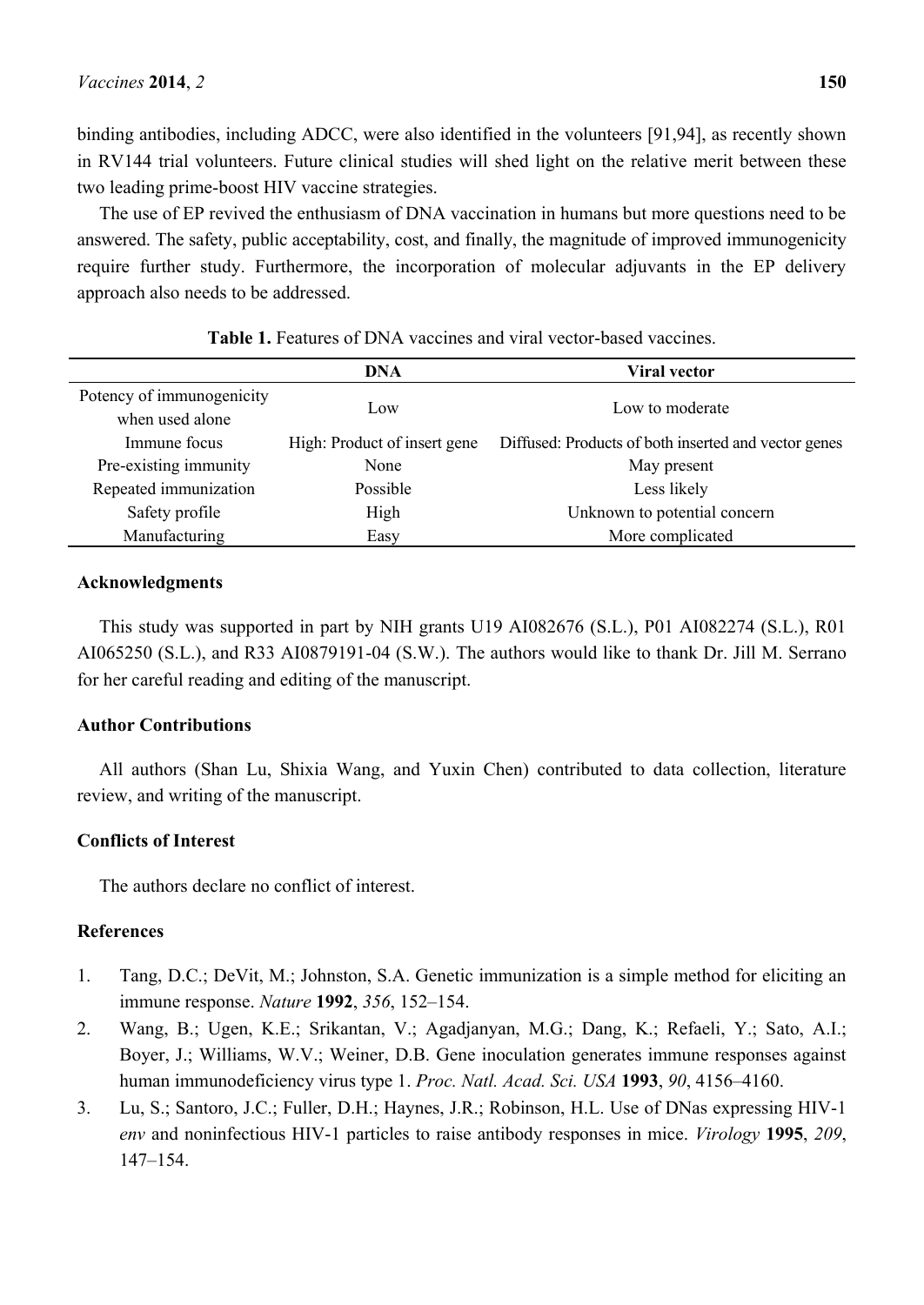- 5. Fynan, E.F.; Robinson, H.L.; Webster, R.G. Use of DNA encoding influenza hemagglutinin as an avian influenza vaccine. *DNA Cell Biol.* **1993**, *12*, 785–789.
- 6. Whalen, R.G.; Leclerc, C.; Deriaud, E.; Schirmbeck, R.; Reimann, J.; Davis, H.L. DNA-mediated immunization to the hepatitis B surface antigen. Activation and entrainment of the immune response. *Annu. NY Acad. Sci.* **1995**, *772*, 64–76.
- 7. Felgner, P.L.; Rhodes, G. Gene therapeutics. *Nature* **1991**, *349*, 351–352.
- 8. Boyer, J.D.; Wang, B.; Ugen, K.E.; Agadjanyan, M.; Javadian, A.; Frost, P.; Dang, K.; Carrano, R.A.; Ciccarelli, R.; Coney, L.; *et al. In vivo* protective anti-HIV immune responses in non-human primates through DNA immunization. *J. Med. Primatol.* **1996**, *25*, 242–250.
- 9. Boyer, J.D.; Ugen, K.E.; Wang, B.; Agadjanyan, M.; Gilbert, L.; Bagarazzi, M.L.; Chattergoon, M.; Frost, P.; Javadian, A.; Williams, W.V.; *et al.* Protection of chimpanzees from high-dose heterologous HIV-1 challenge by DNA vaccination. *Nat. Med.* **1997**, *3*, 526–532.
- 10. Lu, S.; Arthos, J.; Montefiori, D.C.; Yasutomi, Y.; Manson, K.; Mustafa, F.; Johnson, E.; Santoro, J.C.; Wissink, J.; Mullins, J.I.; *et al.* Simian immunodeficiency virus DNA vaccine trial in macaques. *J. Virol.* **1996**, *70*, 3978–3991.
- 11. Lu, S. Developing DNA vaccines against immunodeficiency viruses. *Curr. Top. Microbiol. Immunol.* **1998**, *226*, 161–173.
- 12. MacGregor, R.R.; Boyer, J.D.; Ugen, K.E.; Lacy, K.E.; Gluckman, S.J.; Bagarazzi, M.L.; Chattergoon, M.A.; Baine, Y.; Higgins, T.J.; Ciccarelli, R.B.; *et al.* First human trial of a DNA-based vaccine for treatment of human immunodeficiency virus type 1 infection: Safety and host response. *J. Infect. Dis.* **1998**, *178*, 92–100.
- 13. MacGregor, R.R.; Ginsberg, R.; Ugen, K.E.; Baine, Y.; Kang, C.U.; Tu, X.M.; Higgins, T.; Weiner, D.B.; Boyer, J.D. T-cell responses induced in normal volunteers immunized with a DNA-based vaccine containing HIV-1 *env* and *rev*. *AIDS* **2002**, *16*, 2137–2143.
- 14. Hanke, T.; McMichael, A.J. Design and construction of an experimental HIV-1 vaccine for a year-2000 clinical trial in Kenya. *Nat. Med.* **2000**, *6*, 951–955.
- 15. Yasutomi, Y.; Robinson, H.L.; Lu, S.; Mustafa, F.; Lekutis, C.; Arthos, J.; Mullins, J.I.; Voss, G.; Manson, K.; Wyand, M.; *et al.* Simian immunodeficiency virus-specific cytotoxic T-lymphocyte induction through DNA vaccination of rhesus monkeys. *J. Virol.* **1996**, *70*, 678–681.
- 16. Goulder, P.J.; Phillips, R.E.; Colbert, R.A.; McAdam, S.; Ogg, G.; Nowak, M.A.; Giangrande, P.; Luzzi, G.; Morgan, B.; Edwards, A.; *et al.* Late escape from an immunodominant cytotoxic T-lymphocyte response associated with progression to aids. *Nat. Med.* **1997**, *3*, 212–217.
- 17. Goulder, P.J.; Bunce, M.; Krausa, P.; McIntyre, K.; Crowley, S.; Morgan, B.; Edwards, A.; Giangrande, P.; Phillips, R.E.; McMichael, A.J. Novel, cross-restricted, conserved, and immunodominant cytotoxic T lymphocyte epitopes in slow progressors in HIV type 1 infection. *AIDS Res. Hum. Retroviruses* **1996**, *12*, 1691–1698.
- 18. Lu, S. Gene-based adjuvants: A new meaning. *Hum. Gene Ther.* **2009**, *20*, 1101–1102.
- 19. Hutnick, N.A.; Myles, D.J.; Bian, C.B.; Muthumani, K.; Weiner, D.B. Selected approaches for increasing HIV DNA vaccine immunogenicity *in vivo*. *Curr. Opin. Virol.* **2011**, *1*, 233–240.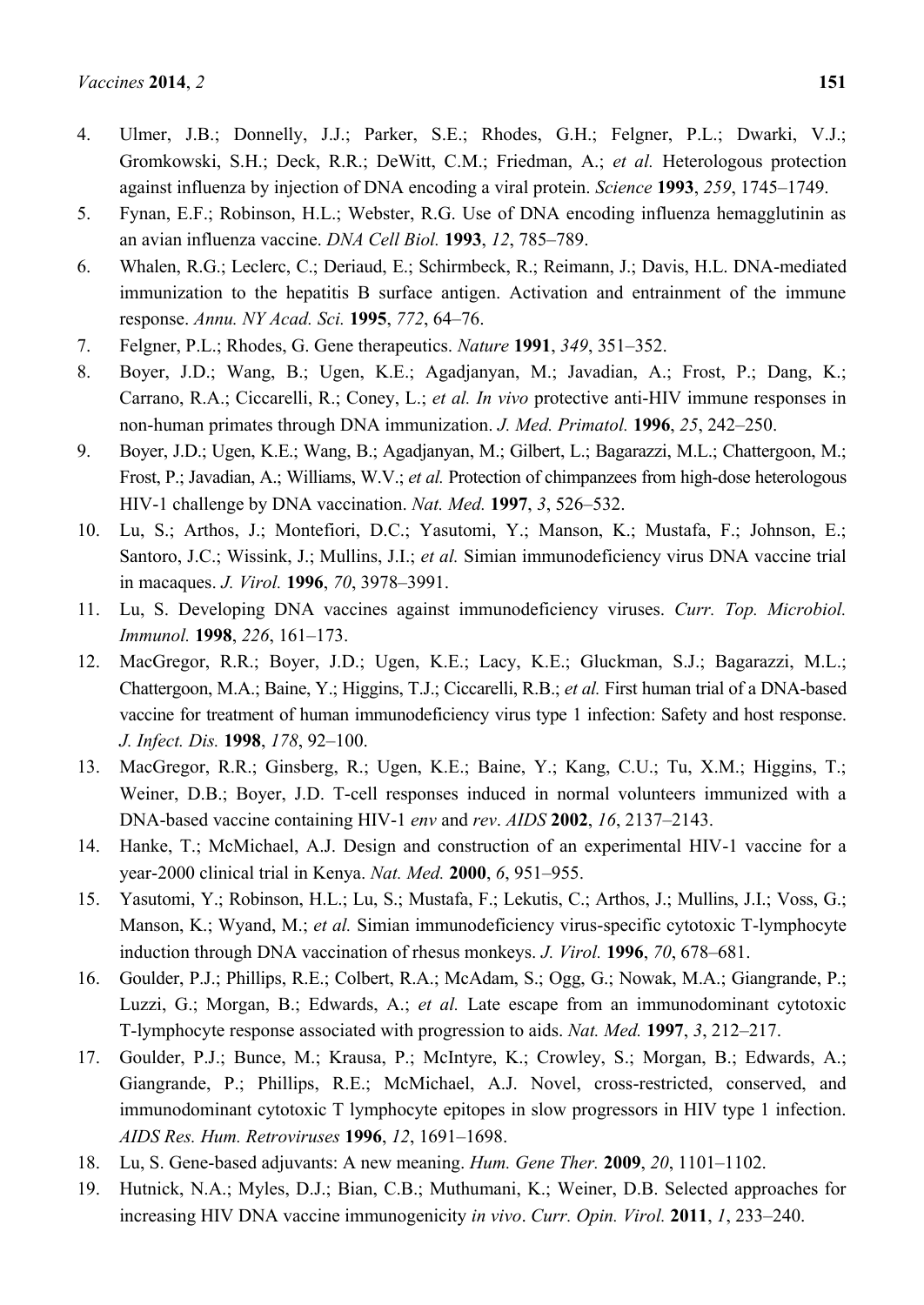- 20. Day, T.; Metch, B.; Frahm, N.; Morgan, C. *Immunogenicity Data Patterns Emerging from Cross Trial Comparisons*; HVTN: Seattle, WA, USA, 2013; pp. 1–8.
- 21. Moore, A.C.; Kong, W.P.; Chakrabarti, B.K.; Nabel, G.J. Effects of antigen and genetic adjuvants on immune responses to human immunodeficiency virus DNA vaccines in mice. *J. Virol.* **2002**, *76*, 243–250.
- 22. Boyer, J.D.; Robinson, T.M.; Kutzler, M.A.; Parkinson, R.; Calarota, S.A.; Sidhu, M.K.; Muthumani, K.; Lewis, M.; Pavlakis, G.; Felber, B.; *et al.* SIV DNA vaccine co-administered with IL-12 expression plasmid enhances CD8 SIV cellular immune responses in cynomolgus macaques. *J. Med. Primatol.* **2005**, *34*, 262–270.
- 23. Kalams, S.A.; Parker, S.D.; Elizaga, M.; Metch, B.; Edupuganti, S.; Hural, J.; de Rosa, S.; Carter, D.K.; Rybczyk, K.; Frank, I.; *et al.* Safety and comparative immunogenicity of an HIV-1 DNA vaccine in combination with plasmid interleukin 12 and impact of intramuscular electroporation for delivery. *J. Infect. Dis.* **2013**, *208*, 818–829.
- 24. Xiang, Z.; Ertl, H.C. Manipulation of the immune response to a plasmid-encoded viral antigen by coinoculation with plasmids expressing cytokines. *Immunity* **1995**, *2*, 129–135.
- 25. Lai, L.; Kwa, S.; Kozlowski, P.A.; Montefiori, D.C.; Ferrari, G.; Johnson, W.E.; Hirsch, V.; Villinger, F.; Chennareddi, L.; Earl, P.L.; *et al.* Prevention of infection by a granulocyte-macrophage colony-stimulating factor co-expressing DNA/modified vaccinia Ankara simian immunodeficiency virus vaccine. *J. Infect. Dis.* **2011**, *204*, 164–173.
- 26. Gao, F.; Li, Y.; Decker, J.M.; Peyerl, F.W.; Bibollet-Ruche, F.; Rodenburg, C.M.; Chen, Y.; Shaw, D.R.; Allen, S.; Musonda, R.; *et al.* Codon usage optimization of HIV type 1 subtype C *gag*, *pol*, *env*, and *nef* genes: *In vitro* expression and immune responses in DNA-vaccinated mice. *AIDS Res. Hum. Retroviruses* **2003**, *19*, 817–823.
- 27. Ramakrishna, L.; Anand, K.K.; Mohankumar, K.M.; Ranga, U. Codon optimization of the TAT antigen of human immunodeficiency virus type 1 generates strong immune responses in mice following genetic immunization. *J. Virol.* **2004**, *78*, 9174–9189.
- 28. Andre, S.; Seed, B.; Eberle, J.; Schraut, W.; Bultmann, A.; Haas, J. Increased immune response elicited by DNA vaccination with a synthetic gp120 sequence with optimized codon usage. *J. Virol.* **1998**, *72*, 1497–1503.
- 29. Deml, L.; Bojak, A.; Steck, S.; Graf, M.; Wild, J.; Schirmbeck, R.; Wolf, H.; Wagner, R. Multiple effects of codon usage optimization on expression and immunogenicity of DNA candidate vaccines encoding the human immunodeficiency virus type 1 gag protein. *J. Virol.* **2001**, *75*, 10991–11001.
- 30. Haas, J.; Park, E.C.; Seed, B. Codon usage limitation in the expression of HIV-1 envelope glycoprotein. *Curr. Biol.* **1996**, *6*, 315–324.
- 31. Kotsopoulou, E.; Kim, V.N.; Kingsman, A.J.; Kingsman, S.M.; Mitrophanous, K.A. A *rev*-independent human immunodeficiency virus type 1 (HIV-1)-based vector that exploits a codon-optimized HIV-1 gag-pol gene. *J. Virol.* **2000**, *74*, 4839–4852.
- 32. Chapman, B.S.; Thayer, R.M.; Vincent, K.A.; Haigwood, N.L. Effect of intron a from human cytomegalovirus (towne) immediate-early gene on heterologous expression in mammalian cells. *Nucleic Acids Res.* **1991**, *19*, 3979–3986.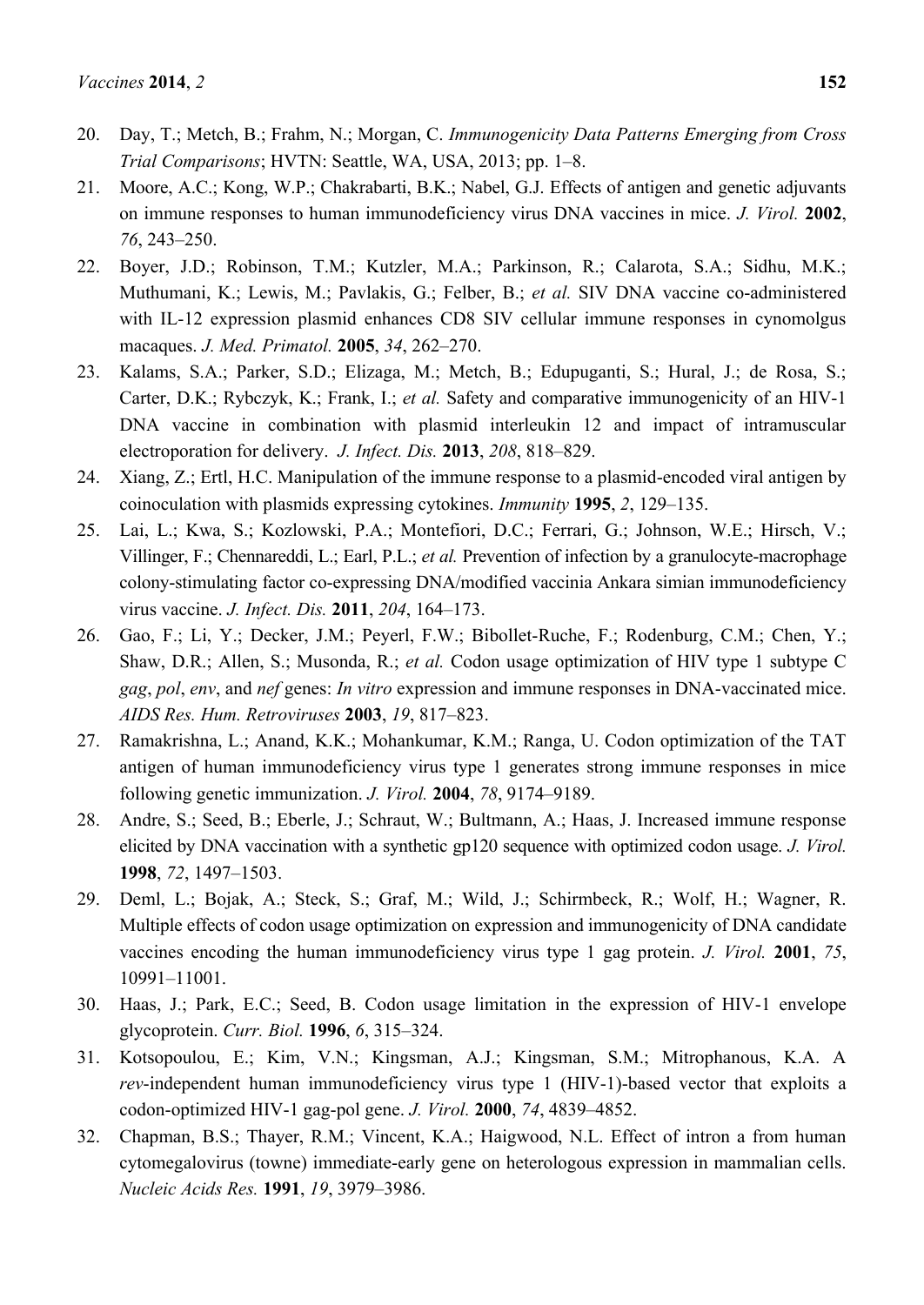- 33. Cheng, L.; Ziegelhoffer, P.R.; Yang, N.S. *In vivo* promoter activity and transgene expression in mammalian somatic tissues evaluated by using particle bombardment. *Proc. Natl. Acad. Sci. USA*  **1993**, *90*, 4455–4459.
- 34. Wang, S.; Farfan-Arribas, D.J.; Shen, S.; Chou, T.H.; Hirsch, A.; He, F.; Lu, S. Relative contributions of codon usage, promoter efficiency and leader sequence to the antigen expression and immunogenicity of HIV-1 *env* DNA vaccine. *Vaccine* **2006**, *24*, 4531–4540.
- 35. Gorman, C.M.; Merlino, G.T.; Willingham, M.C.; Pastan, I.; Howard, B.H. The Rous sarcoma virus long terminal repeat is a strong promoter when introduced into a variety of eukaryotic cells by DNA-mediated transfection. *Proc. Natl. Acad. Sci. USA* **1982**, *79*, 6777–6781.
- 36. Barouch, D.H.; Yang, Z.Y.; Kong, W.P.; Korioth-Schmitz, B.; Sumida, S.M.; Truitt, D.M.; Kishko, M.G.; Arthur, J.C.; Miura, A.; Mascola, J.R.; *et al.* A human T-cell leukemia virus type 1 regulatory element enhances the immunogenicity of human immunodeficiency virus type 1 DNA vaccines in mice and nonhuman primates. *J. Virol.* **2005**, *79*, 8828–8834.
- 37. Yan, J.; Yoon, H.; Kumar, S.; Ramanathan, M.P.; Corbitt, N.; Kutzler, M.; Dai, A.; Boyer, J.D.; Weiner, D.B. Enhanced cellular immune responses elicited by an engineered HIV-1 subtype B consensus-based envelope DNA vaccine. *Mol. Ther.* **2007**, *15*, 411–421.
- 38. Ross, T.M.; Xu, Y.; Green, T.D.; Montefiori, D.C.; Robinson, H.L. Enhanced avidity maturation of antibody to human immunodeficiency virus envelope: DNA vaccination with gp120-C3d fusion proteins. *AIDS Res. Hum. Retroviruses* **2001**, *17*, 829–835.
- 39. Ross, T.M.; Xu, Y.; Bright, R.A.; Robinson, H.L. C3d enhancement of antibodies to hemagglutinin accelerates protection against influenza virus challenge. *Nat. Immunol.* **2000**, *1*, 127–131.
- 40. Liu, F.; Mboudjeka, I.; Shen, S.; Chou, T.H.; Wang, S.; Ross, T.M.; Lu, S. Independent but not synergistic enhancement to the immunogenicity of DNA vaccine expressing HIV-1 gp120 glycoprotein by codon optimization and C3d fusion in a mouse model. *Vaccine* **2004**, *22*, 1764–1772.
- 41. Gilbert, P.B.; Peterson, M.L.; Follmann, D.; Hudgens, M.G.; Francis, D.P.; Gurwith, M.; Heyward, W.L.; Jobes, D.V.; Popovic, V.; Self, S.G.; *et al*. Correlation between immunologic responses to a recombinant glycoprotein 120 vaccine and incidence of HIV-1 infection in a phase 3 HIV-1 preventive vaccine trial. *J. Infect. Dis.* **2005**, *191*, 666–677.
- 42. Flynn, N.M.; Forthal, D.N.; Harro, C.D.; Judson, F.N.; Mayer, K.H.; Para, M.F. The rgp120 HIV Vaccine Study Group. Placebo-controlled phase 3 trial of a recombinant glycoprotein 120 vaccine to prevent HIV-1 infection. *J. Infect. Dis.* **2005**, *191*, 654–665.
- 43. Pitisuttithum, P.; Gilbert, P.; Gurwith, M.; Heyward, W.; Martin, M.; van Griensven, F.; Hu, D.; Tappero, J.W.; Choopanya, K. Randomized, double-blind, placebo-controlled efficacy trial of a bivalent recombinant glycoprotein 120 HIV-1 vaccine among injection drug users in Bangkok, Thailand. *J. Infect. Dis.* **2006**, *194*, 1661–1671.
- 44. Lu, S.; Wyatt, R.; Richmond, J.F.; Mustafa, F.; Wang, S.; Weng, J.; Montefiori, D.C.; Sodroski, J.; Robinson, H.L. Immunogenicity of DNA vaccines expressing human immunodeficiency virus type 1 envelope glycoprotein with and without deletions in the V1/2 and V3 regions. *AIDS Res. Hum. Retroviruses* **1998**, *14*, 151–155.
- 45. Lu, S. University of Massachusetts Medical School, Worcester, MA, USA. Unpublished data, 2014.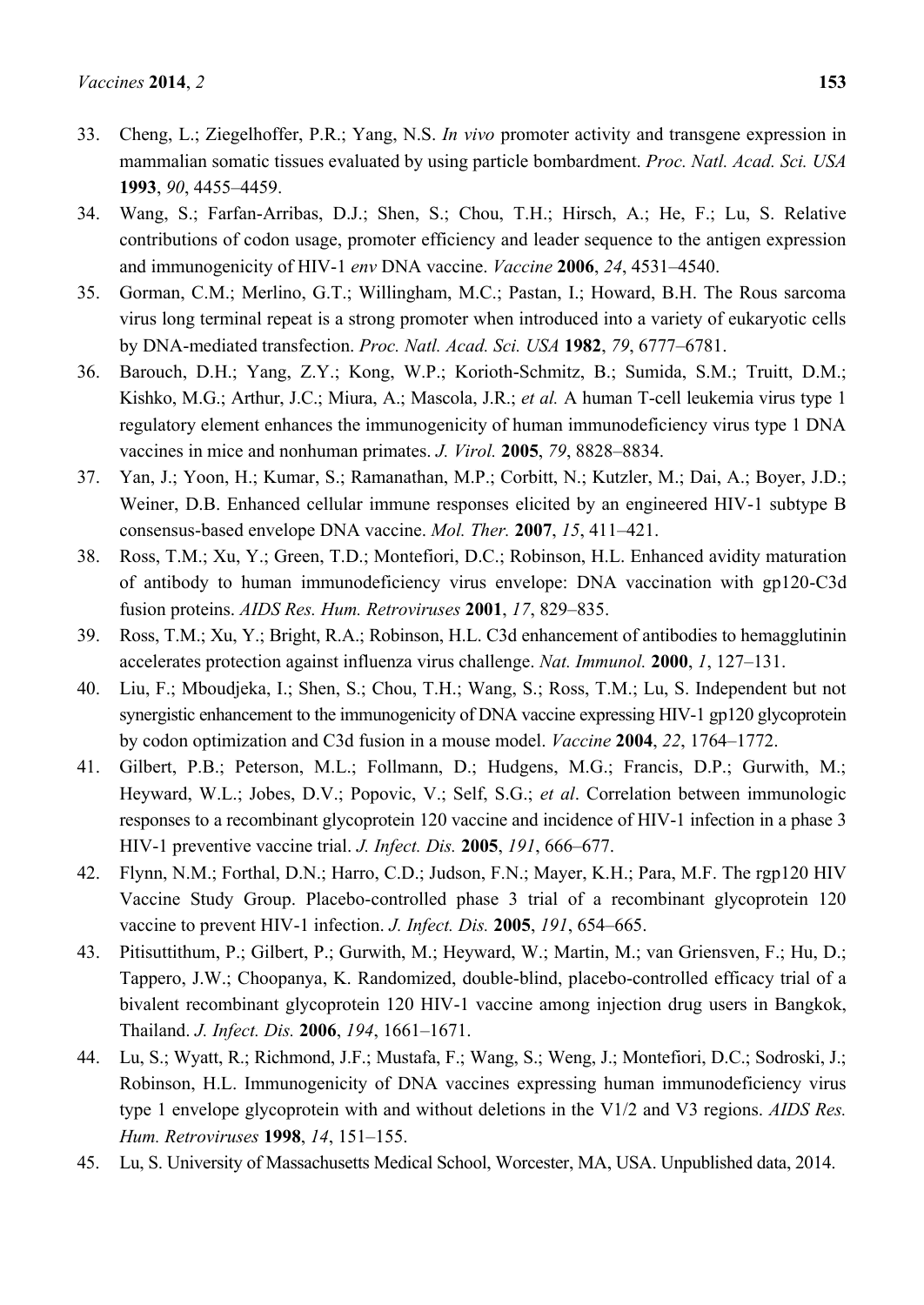- 46. Ringe, R.P.; Sanders, R.W.; Yasmeen, A.; Kim, H.J.; Lee, J.H.; Cupo, A.; Korzun, J.; Derking, R.; van Montfort, T.; Julien, J.P.; *et al.* Cleavage strongly influences whether soluble HIV-1 envelope glycoprotein trimers adopt a native-like conformation. *Proc. Natl. Acad. Sci. USA* **2013**, *110*, 18256–18261.
- 47. Chakrabarti, B.K.; Kong, W.P.; Wu, B.Y.; Yang, Z.Y.; Friborg, J.; Ling, X.; King, S.R.; Montefiori, D.C.; Nabel, G.J. Modifications of the human immunodeficiency virus envelope glycoprotein enhance immunogenicity for genetic immunization. *J. Virol.* **2002**, *76*, 5357–5368.
- 48. Koup, R.A.; Roederer, M.; Lamoreaux, L.; Fischer, J.; Novik, L.; Nason, M.C.; Larkin, B.D.; Enama, M.E.; Ledgerwood, J.E.; Bailer, R.T.; *et al.* Priming immunization with DNA augments immunogenicity of recombinant adenoviral vectors for both HIV-1 specific antibody and T-cell responses. *PLoS One* **2010**, *5*, e9015.
- 49. Doria-Rose, N.A.; Learn, G.H.; Rodrigo, A.G.; Nickle, D.C.; Li, F.; Mahalanabis, M.; Hensel, M.T.; McLaughlin, S.; Edmonson, P.F.; Montefiori, D.; *et al.* Human immunodeficiency virus type 1 subtype B ancestral envelope protein is functional and elicits neutralizing antibodies in rabbits similar to those elicited by a circulating subtype B envelope. *J. Virol.* **2005**, *79*, 11214–11224.
- 50. Gao, F.; Weaver, E.A.; Lu, Z.; Li, Y.; Liao, H.X.; Ma, B.; Alam, S.M.; Scearce, R.M.; Sutherland, L.L.; Yu, J.S.; *et al.* Antigenicity and immunogenicity of a synthetic human immunodeficiency virus type 1 group m consensus envelope glycoprotein. *J. Virol.* **2005**, *79*, 1154–1163.
- 51. Wallace, A.; West, K.; Rothman, A.L.; Ennis, F.A.; Lu, S.; Wang, S. Post-translational intracellular trafficking determines the type of immune response elicited by DNA vaccines expressing Gag antigen of human immunodeficiency virus type 1 (HIV-1). *Hum. Vaccin. Immunother.* **2013**, *9*, 2095–2102.
- 52. Hurwitz, J.L.; Slobod, K.S.; Lockey, T.D.; Wang, S.; Chou, T.H.; Lu, S. Application of the polyvalent approach to HIV-1 vaccine development. *Curr. Drug Targets Infect. Disord.* **2005**, *5*, 143–156.
- 53. Wang, S.; Pal, R.; Mascola, J.R.; Chou, T.H.; Mboudjeka, I.; Shen, S.; Liu, Q.; Whitney, S.; Keen, T.; Nair, B.C.; *et al.* Polyvalent HIV-1 *env* vaccine formulations delivered by the DNA priming plus protein boosting approach are effective in generating neutralizing antibodies against primary human immunodeficiency virus type 1 isolates from subtypes A, B, C, D and E. *Virology* **2006**, *350*, 34–47.
- 54. Fischer, W.; Perkins, S.; Theiler, J.; Bhattacharya, T.; Yusim, K.; Funkhouser, R.; Kuiken, C.; Haynes, B.; Letvin, N.L.; Walker, B.D.; *et al.* Polyvalent vaccines for optimal coverage of potential T-cell epitopes in global HIV-1 variants. *Nat. Med.* **2007**, *13*, 100–106.
- 55. Kong, W.P.; Wu, L.; Wallstrom, T.C.; Fischer, W.; Yang, Z.Y.; Ko, S.Y.; Letvin, N.L.; Haynes, B.F.; Hahn, B.H.; Korber, B.; *et al.* Expanded breadth of the T-cell response to mosaic human immunodeficiency virus type 1 envelope DNA vaccination. *J. Virol.* **2009**, *83*, 2201–2215.
- 56. Santra, S.; Liao, H.X.; Zhang, R.; Muldoon, M.; Watson, S.; Fischer, W.; Theiler, J.; Szinger, J.; Balachandran, H.; Buzby, A.; *et al.* Mosaic vaccines elicit CD8<sup>+</sup> T lymphocyte responses that confer enhanced immune coverage of diverse HIV strains in monkeys. *Nat. Med.* **2010**, *16*, 324–328.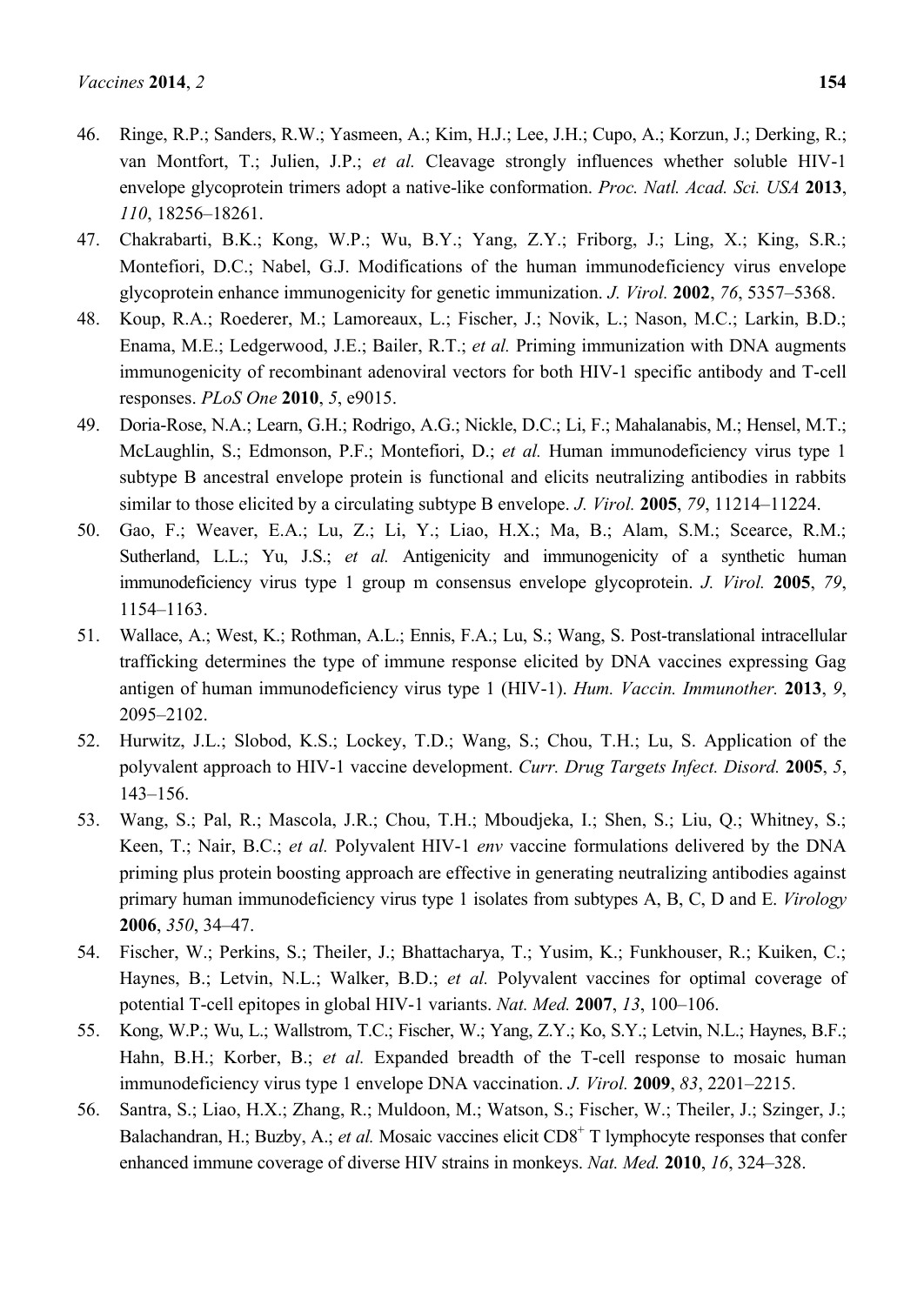- 57. Swain, W.E.; Fuller, D.H.; Wu, M.S.; Barr, L.J.; Fuller, J.T.; Culp, J.; Burkholder, J.; Dixon, R.M.; Widera, G.; Vessey, R.; *et al.* Tolerability and immune responses in humans to a PowderJect DNA vaccine for hepatitis B. *Dev. Biol.* **2000**, *104*, 115–119.
- 58. Roy, M.J.; Wu, M.S.; Barr, L.J.; Fuller, J.T.; Tussey, L.G.; Speller, S.; Culp, J.; Burkholder, J.K.; Swain, W.F.; Dixon, R.M.; *et al.* Induction of antigen-specific CD8<sup>+</sup> T cells, T helper cells, and protective levels of antibody in humans by particle-mediated administration of a hepatitis B virus DNA vaccine. *Vaccine* **2000**, *19*, 764–778.
- 59. Drape, R.J.; Macklin, M.D.; Barr, L.J.; Jones, S.; Haynes, J.R.; Dean, H.J. Epidermal DNA vaccine for influenza is immunogenic in humans. *Vaccine* **2006**, *24*, 4475–4481.
- 60. Aguiar, J.C.; Hedstrom, R.C.; Rogers, W.O.; Charoenvit, Y.; Sacci, J.B., Jr.; Lanar, D.E.; Majam, V.F.; Stout, R.R.; Hoffman, S.L. Enhancement of the immune response in rabbits to a malaria DNA vaccine by immunization with a needle-free jet device. *Vaccine* **2001**, *20*, 275–280.
- 61. Graham, B.S.; Enama, M.E.; Nason, M.C.; Gordon, I.J.; Peel, S.A.; Ledgerwood, J.E.; Plummer, S.A.; Mascola, J.R.; Bailer, R.T.; Roederer, M.; *et al.* DNA vaccine delivered by a needle-free injection device improves potency of priming for antibody and CD8<sup>+</sup> T-cell responses after rAd5 boost in a randomized clinical trial. *PLoS One* **2013**, *8*, e59340.
- 62. Vasan, S.; Hurley, A.; Schlesinger, S.J.; Hannaman, D.; Gardiner, D.F.; Dugin, D.P.; Boente-Carrera, M.; Vittorino, R.; Caskey, M.; Andersen, J.; *et al. In vivo* electroporation enhances the immunogenicity of an HIV-1 DNA vaccine candidate in healthy volunteers. *PLoS One* **2011**, *6*, e19252.
- 63. Wang, S.; Zhang, C.; Zhang, L.; Li, J.; Huang, Z.; Lu, S. The relative immunogenicity of DNA vaccines delivered by the intramuscular needle injection, electroporation and gene gun methods. *Vaccine* **2008**, *26*, 2100–2110.
- 64. Lekutis, C.; Shiver, J.W.; Liu, M.A.; Letvin, N.L. HIV-1 env DNA vaccine administered to rhesus monkeys elicits MHC class II-restricted CD4<sup>+</sup> T helper cells that secrete IFN-gamma and TNF-α. *J. Immunol.* **1997**, *158*, 4471–4477.
- 65. Qiu, J.T.; Liu, B.; Tian, C.; Pavlakis, G.N.; Yu, X.F. Enhancement of primary and secondary cellular immune responses against human immunodeficiency virus type 1 gag by using DNA expression vectors that target gag antigen to the secretory pathway. *J. Virol.* **2000**, *74*, 5997–6005.
- 66. Schneider, R.; Campbell, M.; Nasioulas, G.; Felber, B.K.; Pavlakis, G.N. Inactivation of the human immunodeficiency virus type 1 inhibitory elements allows Rev-independent expression of Gag and Gag/protease and particle formation. *J. Virol.* **1997**, *71*, 4892–4903.
- 67. Shiver, J.W.; Fu, T.M.; Chen, L.; Casimiro, D.R.; Davies, M.E.; Evans, R.K.; Zhang, Z.Q.; Simon, A.J.; Trigona, W.L.; Dubey, S.A.; *et al.* Replication-incompetent adenoviral vaccine vector elicits effective anti-immunodeficiency-virus immunity. *Nature* **2002**, *415*, 331–335.
- 68. Asmuth, D.M.; Brown, E.L.; DiNubile, M.J.; Sun, X.; del Rio, C.; Harro, C.; Keefer, M.C.; Kublin, J.G.; Dubey, S.A.; Kierstead, L.S.; *et al.* Comparative cell-mediated immunogenicity of DNA/DNA, DNA/adenovirus type 5 (Ad5), or Ad5/Ad5 HIV-1 clade B Gag vaccine prime-boost regimens. *J. Infect. Dis.* **2010**, *201*, 132–141.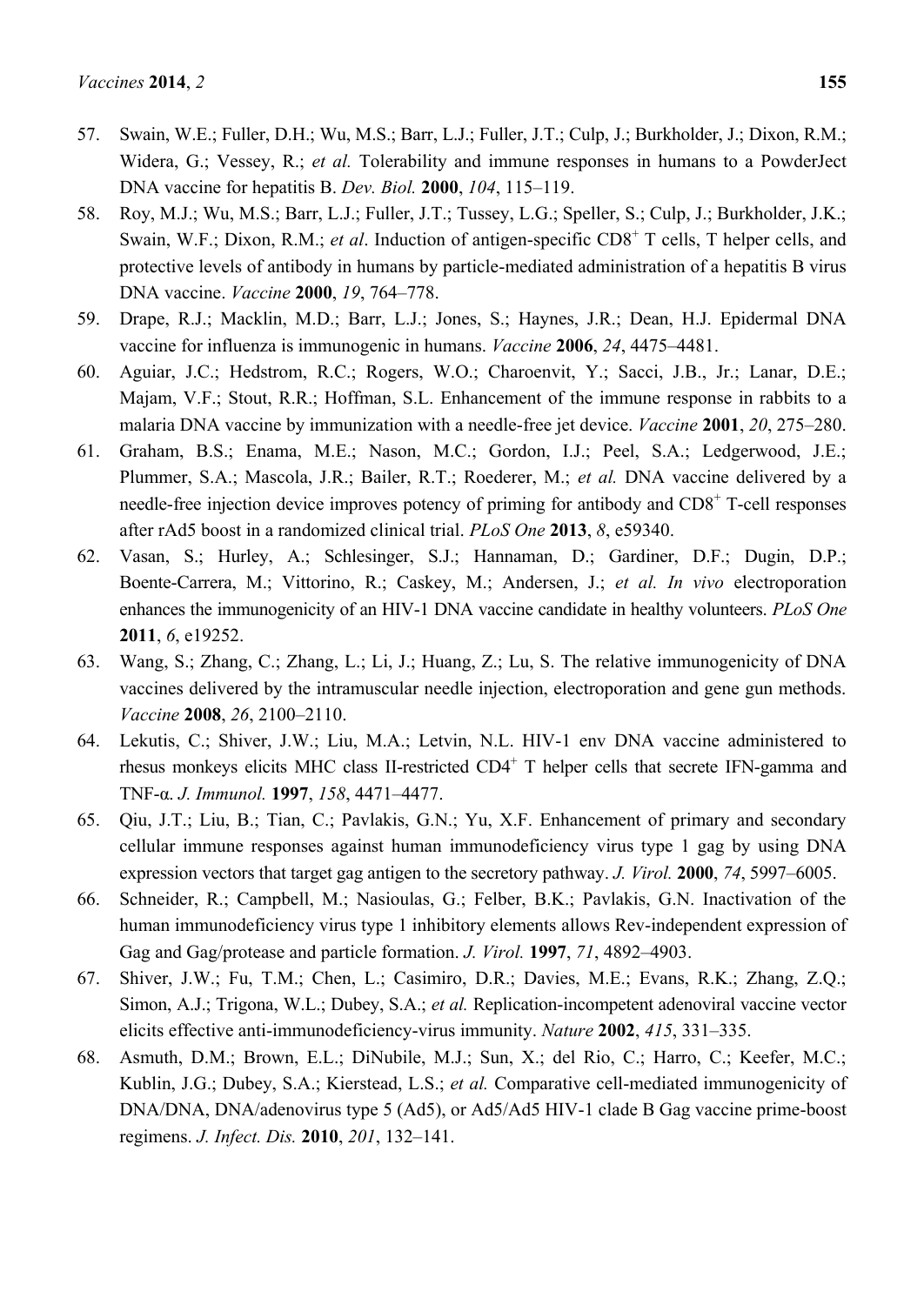- 69. Buchbinder, S.P.; Mehrotra, D.V.; Duerr, A.; Fitzgerald, D.W.; Mogg, R.; Li, D.; Gilbert, P.B.; Lama, J.R.; Marmor, M.; Del Rio, C.; *et al.* Efficacy assessment of a cell-mediated immunity HIV-1 vaccine (the step study): A double-blind, randomised, placebo-controlled, test-of-concept trial. *Lancet* **2008**, *372*, 1881–1893.
- 70. Hammer, S.M.; Sobieszczyk, M.E.; Janes, H.; Karuna, S.T.; Mulligan, M.J.; Grove, D.; Koblin, B.A.; Buchbinder, S.P.; Keefer, M.C.; Tomaras, G.D.; *et al.* Efficacy trial of a DNA/Rad5 HIV-1 preventive vaccine. *N. Engl. J. Med.* **2013**, *369*, 2083–2092.
- 71. Dorrell, L.; Williams, P.; Suttill, A.; Brown, D.; Roberts, J.; Conlon, C.; Hanke, T.; McMichael, A. Safety and tolerability of recombinant modified vaccinia virus Ankara expressing an HIV-1 Gag/multiepitope immunogen (MVA.HIVA) in HIV-1-infected persons receiving combination antiretroviral therapy. *Vaccine* **2007**, *25*, 3277–3283.
- 72. Wee, E.G.; Patel, S.; McMichael, A.J.; Hanke, T. A DNA/MVA-based candidate human immunodeficiency virus vaccine for Kenya induces multi-specific T cell responses in *Rhesus macaques*. *J. Gen. Virol.* **2002**, *83*, 75–80.
- 73. Goonetilleke, N.; Moore, S.; Dally, L.; Winstone, N.; Cebere, I.; Mahmoud, A.; Pinheiro, S.; Gillespie, G.; Brown, D.; Loach, V.; *et al.* Induction of multifunctional human immunodeficiency virus type 1 (HIV-1)-specific T cells capable of proliferation in healthy subjects by using a prime-boost regimen of DNA- and modified vaccinia virus Ankara-vectored vaccines expressing HIV-1 Gag coupled to CD8<sup>+</sup> T-cell epitopes. *J. Virol.* **2006**, *80*, 4717–4728.
- 74. Hanke, T.; McMichael, A.J.; Samuel, R.V.; Powell, L.A.; McLoughlin, L.; Crome, S.J.; Edlin, A. Lack of toxicity and persistence in the mouse associated with administration of candidate DNA- and modified vaccinia virus Ankara (MVA)-based HIV vaccines for Kenya. *Vaccine* **2002**, *21*, 108–114.
- 75. Hanke, T.; McMichael, A.J.; Mwau, M.; Wee, E.G.; Ceberej, I.; Patel, S.; Sutton, J.; Tomlinson, M.; Samuel, R.V. Development of a DNA-MVA/HIVA vaccine for Kenya. *Vaccine* **2002**, *20*, 1995–1998.
- 76. Jaoko, W.; Karita, E.; Kayitenkore, K.; Omosa-Manyonyi, G.; Allen, S.; Than, S.; Adams, E.M.; Graham, B.S.; Koup, R.A.; Bailer, R.T.; *et al.* Safety and immunogenicity study of multiclade HIV-1 adenoviral vector vaccine alone or as boost following a multiclade HIV-1 DNA vaccine in africa. *PLoS One* **2010**, *5*, e12873.
- 77. Goepfert, P.A.; Elizaga, M.L.; Sato, A.; Qin, L.; Cardinali, M.; Hay, C.M.; Hural, J.; DeRosa, S.C.; DeFawe, O.D.; Tomaras, G.D.; *et al.* Phase 1 safety and immunogenicity testing of DNA and recombinant modified vaccinia Ankara vaccines expressing HIV-1 virus-like particles. *J. Infect. Dis.* **2011**, *203*, 610–619.
- 78. Peters, B.S.; Jaoko, W.; Vardas, E.; Panayotakopoulos, G.; Fast, P.; Schmidt, C.; Gilmour, J.; Bogoshi, M.; Omosa-Manyonyi, G.; Dally, L.; *et al*. Studies of a prophylactic HIV-1 vaccine candidate based on modified vaccinia virus Ankara (MVA) with and without DNA priming: Effects of dosage and route on safety and immunogenicity. *Vaccine* **2007**, *25*, 2120–2127.
- 79. Harari, A.; Bart, P.A.; Stohr, W.; Tapia, G.; Garcia, M.; Medjitna-Rais, E.; Burnet, S.; Cellerai, C.; Erlwein, O.; Barber, T.; *et al.* An HIV-1 clade C DNA prime, NYVAC boost vaccine regimen induces reliable, polyfunctional, and long-lasting T cell responses. *J. Exp. Med.* **2008**, *205*, 63–77.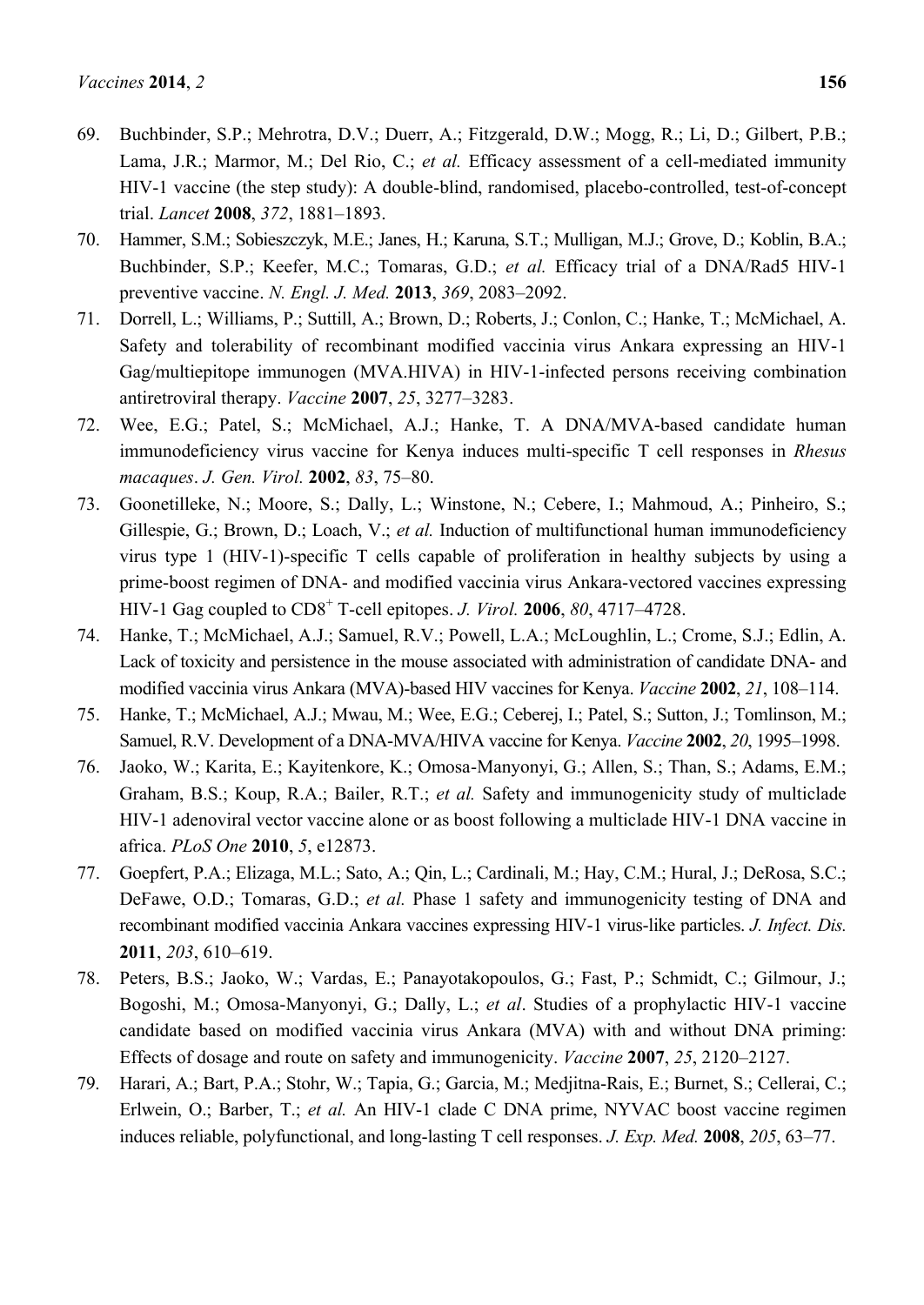- 80. Kent, S.J.; Zhao, A.; Best, S.J.; Chandler, J.D.; Boyle, D.B.; Ramshaw, I.A. Enhanced T-cell immunogenicity and protective efficacy of a human immunodeficiency virus type 1 vaccine regimen consisting of consecutive priming with DNA and boosting with recombinant fowlpox virus. *J. Virol.* **1998**, *72*, 10180–10188.
- 81. Hemachandra, A.; Puls, R.L.; Sirivichayakul, S.; Kerr, S.; Thantiworasit, P.; Ubolyam, S.; Cooper, D.A.; Emery, S.; Phanuphak, P.; Kelleher, A.; *et al.* An HIV-1 clade A/E DNA prime, recombinant fowlpox virus boost vaccine is safe, but non-immunogenic in a randomized phase I/IIA trial in Thai volunteers at low risk of HIV infection. *Hum. Vaccin.* **2010**, *6*, 835–840.
- 82. Kelleher, A.D.; Puls, R.L.; Bebbington, M.; Boyle, D.; Ffrench, R.; Kent, S.J.; Kippax, S.; Purcell, D.F.; Thomson, S.; Wand, H.; *et al.* A randomized, placebo-controlled phase I trial of DNA prime, recombinant fowlpox virus boost prophylactic vaccine for HIV-1. *AIDS* **2006**, *20*, 294–297.
- 83. Dai, K.; Liu, Y.; Liu, M.; Xu, J.; Huang, W.; Huang, X.; Liu, L.; Wan, Y.; Hao, Y.; Shao, Y. Pathogenicity and immunogenicity of recombinant Tian Tan vaccinia virus with deleted C12L and A53R genes. *Vaccine* **2008**, *26*, 5062–5071.
- 84. Zhu, R.; Huang, W.; Wang, W.; Liu, Q.; Nie, J.; Meng, S.; Yu, Y.; Wang, Y. Comparison on virulence and immunogenicity of two recombinant vaccinia vaccines, Tian Tan and guang9 strains, expressing the HIV-1 envelope gene. *PLoS One* **2012**, *7*, e48343.
- 85. Kan, S.; Wang, Y.; Sun, L.; Jia, P.; Qi, Y.; Su, J.; Liu, L.; Yang, G.; Wang, Z.; Wang, J.; *et al.* Attenuation of vaccinia Tian Tan strain by removal of viral TC7l-TK2L and TA35R genes. *PLoS One* **2012**, *7*, e31979.
- 86. Hu, S.L.; Kosowski, S.G.; Dalrymple, J.M. Expression of AIDS virus envelope gene in recombinant vaccinia viruses. *Nature* **1986**, *320*, 537–540.
- 87. Hu, S.L.; Zarling, J.M.; Chinn, J.; Travis, B.M.; Moran, P.A.; Sias, J.; Kuller, L.; Morton, W.R.; Heidecker, G.; Benveniste, R.E. Protection of macaques against simian AIDS by immunization with a recombinant vaccinia virus expressing the envelope glycoproteins of simian type d retrovirus. *Proc. Natl. Acad. Sci. USA* **1989**, *86*, 7213–7217.
- 88. Letvin, N.L.; Montefiori, D.C.; Yasutomi, Y.; Perry, H.C.; Davies, M.E.; Lekutis, C.; Alroy, M.; Freed, D.C.; Lord, C.I.; Handt, L.K.; *et al.* Potent, protective anti-HIV immune responses generated by bimodal HIV envelope DNA plus protein vaccination. *Proc. Natl. Acad. Sci. USA*  **1997**, *94*, 9378–9383.
- 89. Richmond, J.F.; Lu, S.; Santoro, J.C.; Weng, J.; Hu, S.L.; Montefiori, D.C.; Robinson, H.L. Studies of the neutralizing activity and avidity of anti-human immunodeficiency virus type 1 *env* antibody elicited by DNA priming and protein boosting. *J. Virol.* **1998**, *72*, 9092–9100.
- 90. Barnett, S.W.; Rajasekar, S.; Legg, H.; Doe, B.; Fuller, D.H.; Haynes, J.R.; Walker, C.M.; Steimer, K.S. Vaccination with HIV-1 gp120 DNA induces immune responses that are boosted by a recombinant gp120 protein subunit. *Vaccine* **1997**, *15*, 869–873.
- 91. Wang, S.; Kennedy, J.S.; West, K.; Montefiori, D.C.; Coley, S.; Lawrence, J.; Shen, S.; Green, S.; Rothman, A.L.; Ennis, F.A.; *et al.* Cross-subtype antibody and cellular immune responses induced by a polyvalent DNA prime-protein boost HIV-1 vaccine in healthy human volunteers. *Vaccine*  **2008**, *26*, 3947–3957.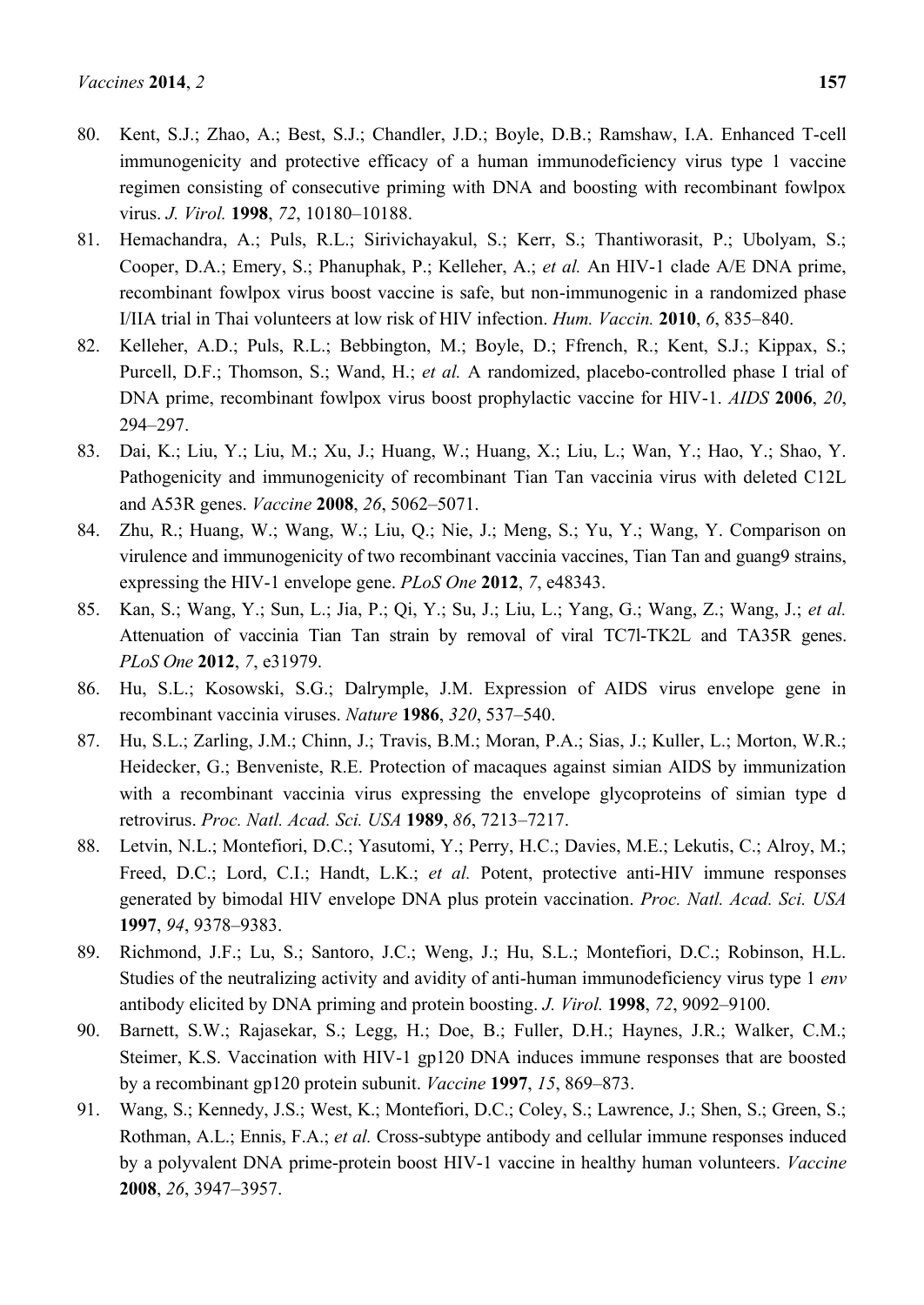- 93. Graham, B.S.; Koup, R.A.; Roederer, M.; Bailer, R.T.; Enama, M.E.; Moodie, Z.; Martin, J.E.; McCluskey, M.M.; Chakrabarti, B.K.; Lamoreaux, L.; *et al.* Phase 1 safety and immunogenicity evaluation of a multiclade HIV-1 DNA candidate vaccine. *J. Infect. Dis.* **2006**, *194*, 1650–1660.
- 94. Vaine, M.; Wang, S.; Liu, Q.; Arthos, J.; Montefiori, D.; Goepfert, P.; McElrath, M.J.; Lu, S. Profiles of human serum antibody responses elicited by three leading HIV vaccines focusing on the induction of *env*-specific antibodies. *PLoS One* **2010**, *5*, e13916.
- 95. Kennedy, J.S.; Co, M.; Green, S.; Longtine, K.; Longtine, J.; O'Neill, M.A.; Adams, J.P.; Rothman, A.L.; Yu, Q.; Johnson-Leva, R.; *et al.* The safety and tolerability of an HIV-1 DNA prime-protein boost vaccine (dp6-001) in healthy adult volunteers. *Vaccine* **2008**, *26*, 4420–4424.
- 96. Spearman, P.; Lally, M.A.; Elizaga, M.; Montefiori, D.; Tomaras, G.D.; McElrath, M.J.; Hural, J.; de Rosa, S.C.; Sato, A.; Huang, Y.; *et al.* A trimeric, V2-deleted HIV-1 envelope glycoprotein vaccine elicits potent neutralizing antibodies but limited breadth of neutralization in human volunteers. *J. Infect. Dis.* **2011**, *203*, 1165–1173.
- 97. Vaine, M.; Wang, S.; Crooks, E.T.; Jiang, P.; Montefiori, D.C.; Binley, J.; Lu, S. Improved induction of antibodies against key neutralizing epitopes by human immunodeficiency virus type 1 gp120 DNA prime-protein boost vaccination compared to gp120 protein-only vaccination. *J. Virol.* **2008**, *82*, 7369–7378.
- 98. Buglione-Corbett, R.; Pouliot, K.; Marty-Roix, R.; West, K.; Wang, S.; Lien, E.; Lu, S. Serum cytokine profiles associated with specific adjuvants used in a DNA prime-protein boost vaccination strategy. *PLoS One* **2013**, *8*, e74820.
- 99. Lu, S. Combination DNA plus protein HIV vaccines. *Springer Semin. Immunopath.* **2006**, *28*, 255–265.
- 100. Jin, H.; Kang, Y.; Zhao, L.; Xiao, C.; Hu, Y.; She, R.; Yu, Y.; Du, X.; Zhao, G.; Ng, T.; *et al.* Induction of adaptive T regulatory cells that suppress the allergic response by coimmunization of DNA and protein vaccines. *J. Immunol.* **2008**, *180*, 5360–5372.
- 101. Li, J.; Geng, S.; Xie, X.; Liu, H.; Zheng, G.; Sun, X.; Zhao, G.; Wan, Y.; Wu, Y.; Chen, X.; *et al.* Caveolin-1-mediated negative signaling plays a critical role in the induction of regulatory dendritic cells by DNA and protein coimmunization. *J. Immunol.* **2012**, *189*, 2852–2859.
- 102. Li, J.; Geng, S.; Liu, X.; Liu, H.; Jin, H.; Liu, C.; Wang, B. DNA and protein co-administration induces tolerogenic dendritic cells through DC-SIGN mediated negative signals. *Hum. Vaccines Immunother.* **2013**, *9*, 2237–2245.
- 103. Kang, Y.; Jin, H.; Zheng, G.; Du, X.; Xiao, C.; Zhang, X.; Geng, S.; Li, X.; Wang, J.; Chen, A.; *et al.* Co-inoculation of DNA and protein vaccines induces antigen-specific T cell suppression. *Biochem. Biophys. Res. Commun.* **2007**, *353*, 1034–1039.
- 104. Zhang, W.; Jin, H.; Hu, Y.; Yu, Y.; Li, X.; Ding, Z.; Kang, Y.; Wang, B. Protective response against type 1 diabetes in nonobese diabetic mice after coimmunization with insulin and DNA encoding proinsulin. *Hum. Gene Ther.* **2010**, *21*, 171–178.